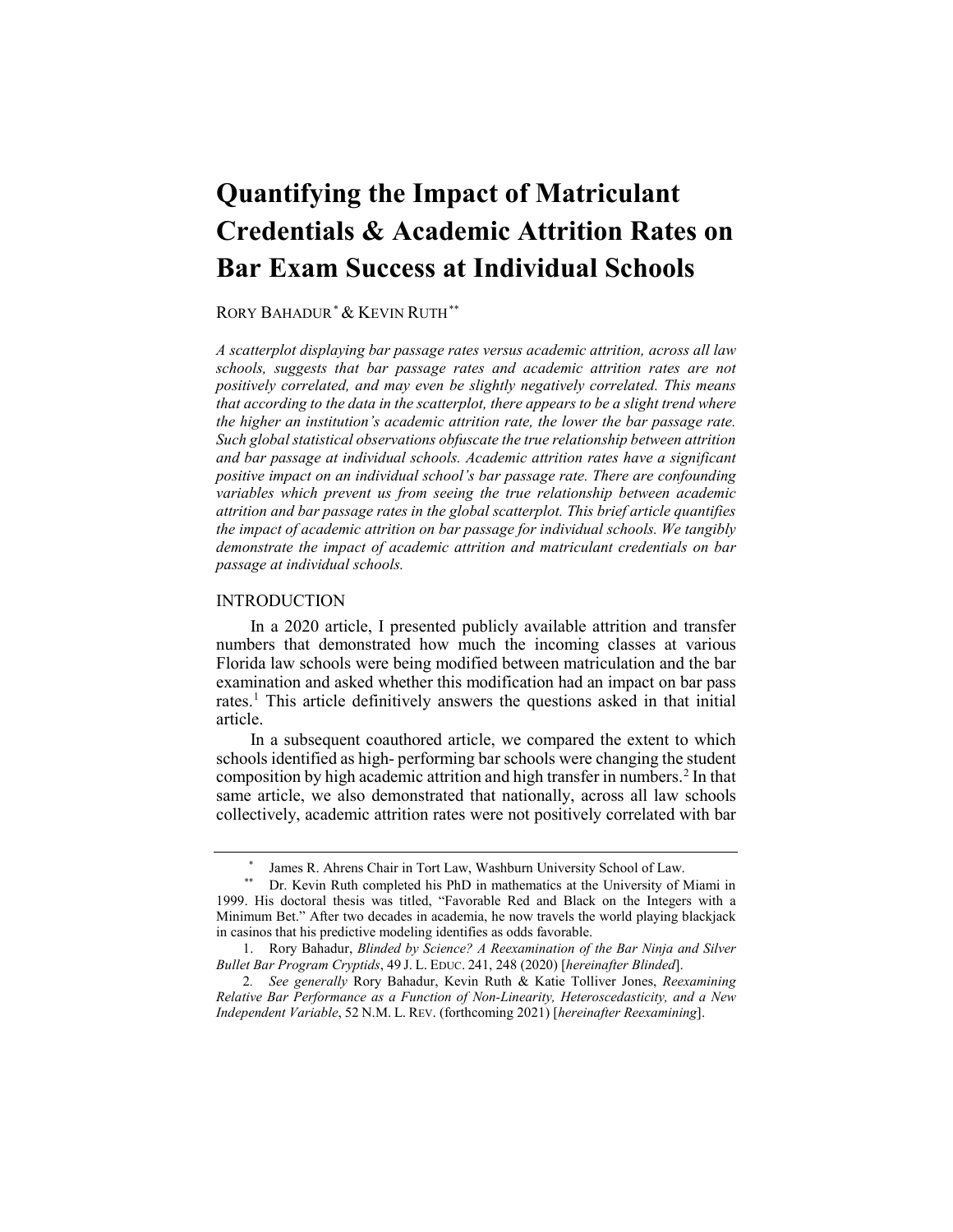passage rates.<sup>[3](#page-1-0)</sup> We explained the apparent anomaly between this lack of a positive correlation and our suggestion that academic attrition improves bar passage rates at individual schools as an "irrelevant distractor."[4](#page-1-1)

 academic attrition on bar results at individual schools. To do this, we examine the relationship between academic attrition and bar passage rates in Florida for the 2015–2021 July bar examinations. This comparison is results detail how many bar-takers from each school took each bar exam and how many passed.<sup>6</sup> What we do in this article is quantitatively demonstrate the impact of possible for Florida schools because the Supreme Court of Florida publishes the results of every bar examination going back to  $2009$ .<sup>5</sup> The published

What makes this article unique to previous articles is that here, we examine matriculating class data for Florida schools for five years (2006– 2010) before the ABA first mandated that schools publish 509 forms in 2011.[7](#page-1-4) 

Matriculant credentials, and especially, undergraduate GPA, significantly impact bar passage rates. A recent study by Raul Ruiz concluded that:

 GPA has a much more significant impact on predicting bar exam success 6.7% increased probability of bar passage for each additional point, *while*  The odds ratio for Undergraduate GPA is significantly higher than that for LSAT. While LSAT has some predictive value, the Undergraduate utilizing only incoming 1L predictors. The marginal effect of LSAT is a *every tenth of a point for undergraduate GPA provides about a 15% increased probability of bar passage*. [8](#page-1-5) 

<span id="page-1-3"></span>6*. See id*; *see also July 2009 General Bar Examination Overall Method*, FLORIDA SUPREME COURT (Sep. 21, 2009), [https://www.floridabarexam.org/\\_\\_85257bfe0055eb2c.nsf](https://www.floridabarexam.org/__85257bfe0055eb2c.nsf) /52286ae9ad5d845185257c07005c3fe1/18b01b77c888224285257c0b006d46ee (comparing schools for the July 2009 Florida bar examination).

<span id="page-1-4"></span> (explaining that before 2011, the data now contained on the ABA 509 forms was published 7. Jerome M. Organ of The University of St. Thomas School of Law (pers. comm.) annually in the ABA-LSAC Official Guide to ABA Approved Law Schools, *hereinafter*  "Official Guide." The authors would like to thank Professor Jerome M. Organ, Bakken Professor of Law and Co-Director of the Holloran Center for Ethical Leadership at The University of St. Thomas School of Law (Jerry Organ) for bringing the existence of this data to our attention).

<sup>3</sup>*. Id*.

<span id="page-1-1"></span><span id="page-1-0"></span> and bar passage were negatively correlated on a national level when analyzed for a data set 4*. See id*. (explaining the apparent anomaly between the reality that academic attrition improved bar passage at an individual school while bar passage and academic attrition rates including all law schools).

<span id="page-1-2"></span><sup>5</sup>*. Bar Scores: Florida Bar Exam Results Comparison*, FLORIDA SUPREME COURT (Sep. 20, 2021), [https://www.floridasupremecourt.org/Bar-Scores/Florida-Bar-Exam-Results-](https://www.floridasupremecourt.org/Bar-Scores/Florida-Bar-Exam-Results)Comparisons.

<span id="page-1-5"></span> *Analysis of the Efficacy of the Bar Passage Program at FIU*, 99 NEB. L. REV. 141, 194 (2020) 8*. See* Raul Ruiz, *Leveraging NonCognitive Skills to Foster Bar Exam Success: An*  [*hereinafter* NONCOGNITIVE]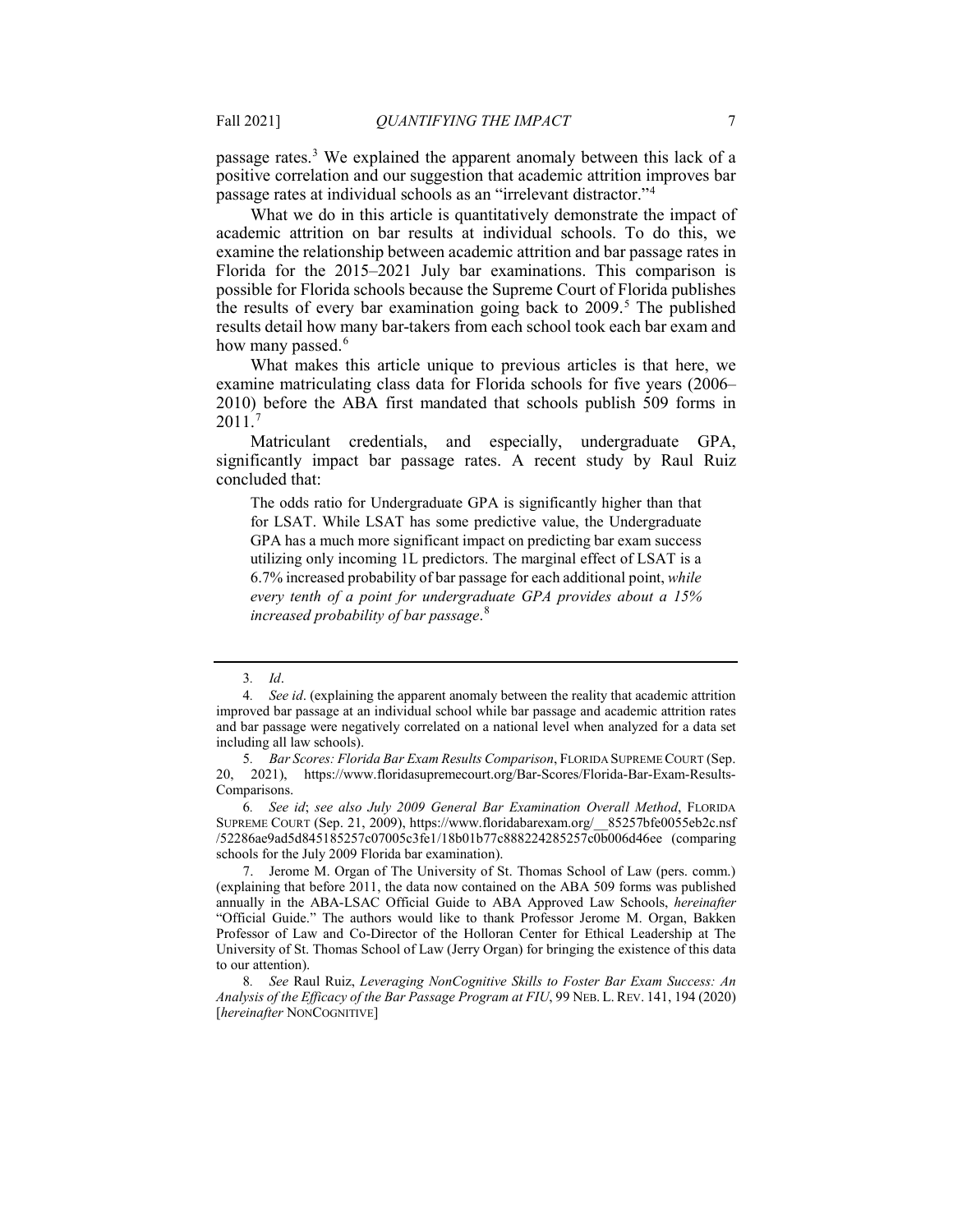When that data is combined with available academic attrition data for the classes matriculating since 2012, it explains the paradigm shift in relative bar performance in Florida, first observed three years later when the 2012 matriculants wrote the bar exam in 2015.<sup>9</sup>

<span id="page-2-0"></span> the opportunity to sit for the bar examination, after taking money from that not pass the bar. $10$ For the purposes of this article, we make the ethically normative assumption that a school would not academically dismiss and deny a student student for a semester or a year, unless the school believed the student would

 Our results clearly illustrate how bar passage rates are affected by academic attrition [rates.](https://rates.11)<sup>11</sup> An understanding of the effects of attrition at an

<span id="page-2-3"></span> unavoidably collide with a compelling and established narrative about bar passage in the state 11. Unfortunately, because our study involved the state of Florida, our results of Florida involving Florida International University School of Law. That established narrative is summarized as follows:

/news/local/education/article254387529.html *See also* Jimena Tavel, *Want to Attend Law School in Florida? These Have the Highest Bar Passage Rates*, MIAMI HERALD (Sep. 21, 2021, 6:34 PM),<https://www.miamiherald.com>

 students optional courses about cognitive learning science. For instance, students who take a class, Page said, which helps them develop the habits needed to succeed in law school, the learn," Dean Page said. "We're teaching people how to be better learners, which frankly, will (attributing the bar passage rates at FIU to its Academic Excellence Program, which offers class called "Introduction to the Study of Law" in their first semester learn about the value of contextualization and quality feedback. About 85% of all FIU law students tend to take that Bar exam and later on in their careers. "The key is it's not about memorization or Bar preparation; it's about teaching students how to teach themselves or how to more effectively make them better lawyers).

*See also* NONCOGNITIVE, *supra* note [9,](#page-2-0) 

 and implemented at the FIU College of Law has been successful. As more of our (concluding from these results, that the bar exam preparation program as designed

<span id="page-2-1"></span><sup>9.</sup> This paradigm shift is the established dominance of FIU law on the Florida bar examination since 2015. *See, e.g.*, NONCOGNITIVE, *supra* note 8, at 204 (displaying tabular information about FIUs bar passage efficacy since 2015).

<span id="page-2-2"></span><sup>10.</sup> Jerry Organ of the University of St. Thomas School of Law (pers. comm.) (reading a draft of this article, he asked an interesting question we do not have the answer to. But we feel it is an important question for legal education in general and thought we would ask them in a rhetorical fashion here. "Why do we attrit students in the first place? What is the reason for saying a student should not go further and be given the chance to become a lawyer? What is the ultimate justification for drawing the line the way it is drawn at any law school?").

 *Seventh Consecutive Year*, FIU NEWS (Sep. 20, 2021, 3:00 PM), https:/ was administered remotely. FIU Law has finished first on the Florida Bar Exam on *See* Morgan Hughes, *FIU Law Earns Highest Scores on Florida Bar Exam for the*  [/news.fiu.edu/2021/fiu-law-earns-highest-scores-on-florida-bar-exam-for-the](https://news.fiu.edu/2021/fiu-law-earns-highest-scores-on-florida-bar-exam-for-the)seventh-consecutive-year, (explaining FIU has once again ranked as the topperforming Florida law school on the Florida bar exam. FIU Law graduates earned an 88.8% passing rate on the Florida bar exam in July. This is the highest of any Florida law school, and 17.2 percentage points above the state average. The exam seven consecutive mid-year bar exams. "Our graduates consistently earn top scores on the Florida bar exam," said FIU Law Dean Antony Page. "We remain impressed by our graduates' resilience, dedication and skill. They will become great new lawyers.").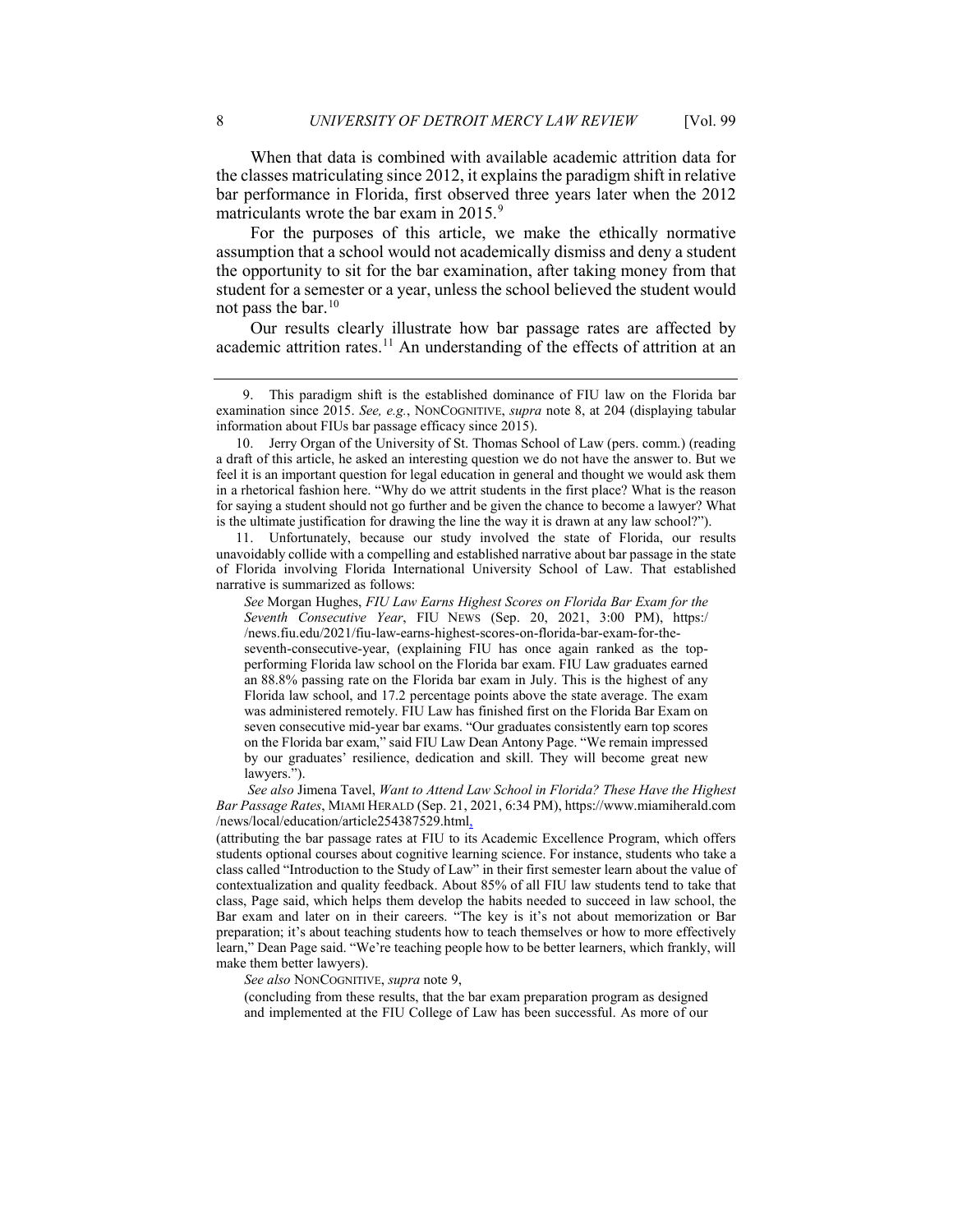about bar passage, which do not provide a complete picture. individual school level is important because impressionable and relatively powerless law school applicants must currently rely on media proclamations

#### I. FLORIDA BAR PERFORMANCE FROM 2015–2021

 of the state average pass rate, each school's pass rate is weighted according to the number of students from that school taking the exam. For example, if a school's pass rate is 90% and the state average pass rate is 80%, then the An effective way to capture bar performance is to compare bar differentials. The bar differential is the comparison of the pass rate for a particular school compared to the state average pass rate. In the calculation school's differential is 10%. Examining these numbers contextualizes the impact of academic attrition on bar performance at individual schools.

 While the Supreme Court of Florida releases bar examination data for matriculating/2014 bar testing to 2018 matriculating/2021 bar testing students using only students who attended Florida schools. all people taking every Florida Bar Examination including people who did not graduate from Florida law schools, we recalculated the state bar pass average and exam pass rate average for schools from 2011

 We made the following assumption for all schools: students and not the February exam because most bar examinees take the July bar. The results of those calculations are in tabular form below. The columns matriculating in a particular year take the bar examination three years later. We chose to streamline the analysis by using only the July Florida bar exam

are arranged as matriculating year/bar exam year for every Florida school with schools presented in any given year by descending pass rate.

 modification. For now, it seems as though Advanced Legal Analysis and Law & students take the course and attempt their first bar exam, the dataset will be updated and regressions rerun to identify issues with the course that need attention and Procedure will not be fundamentally changed unless and until data begins to dictate otherwise, and the bottom 20% of the class will continue to be required to take the courses. It is the result of data such as this that has encouraged students in all GPA ranges to take Law & Procedure at FIU despite it only being required for the bottom 20% of the graduating class. Even with a small number of students not taking Law & Procedure, the contrast was so stark as to be statistically significant.

 Unlike Law & Procedure, however, I have plans to develop this class further based I am therefore comfortable in concluding that my bar exam preparation program at the FIU College of Law is statistically significant in helping our students pass their bar exam on their first attempt, particularly for those students in the bottom 20% of The same holds true for Advanced Legal Analysis. This course has been shown to help our students maximize their odds of passing their bar exam on the first attempt. on data trends I have noticed on the bar exam over the past several administrations. their class).

*See infra* Section III (we do not directly address the validity of this narrative in this article. We merely demonstrate that once academic attrition rates are factored in, the performance of the Florida law schools on the bar examination relative to each other from 2015–2021 changes significantly).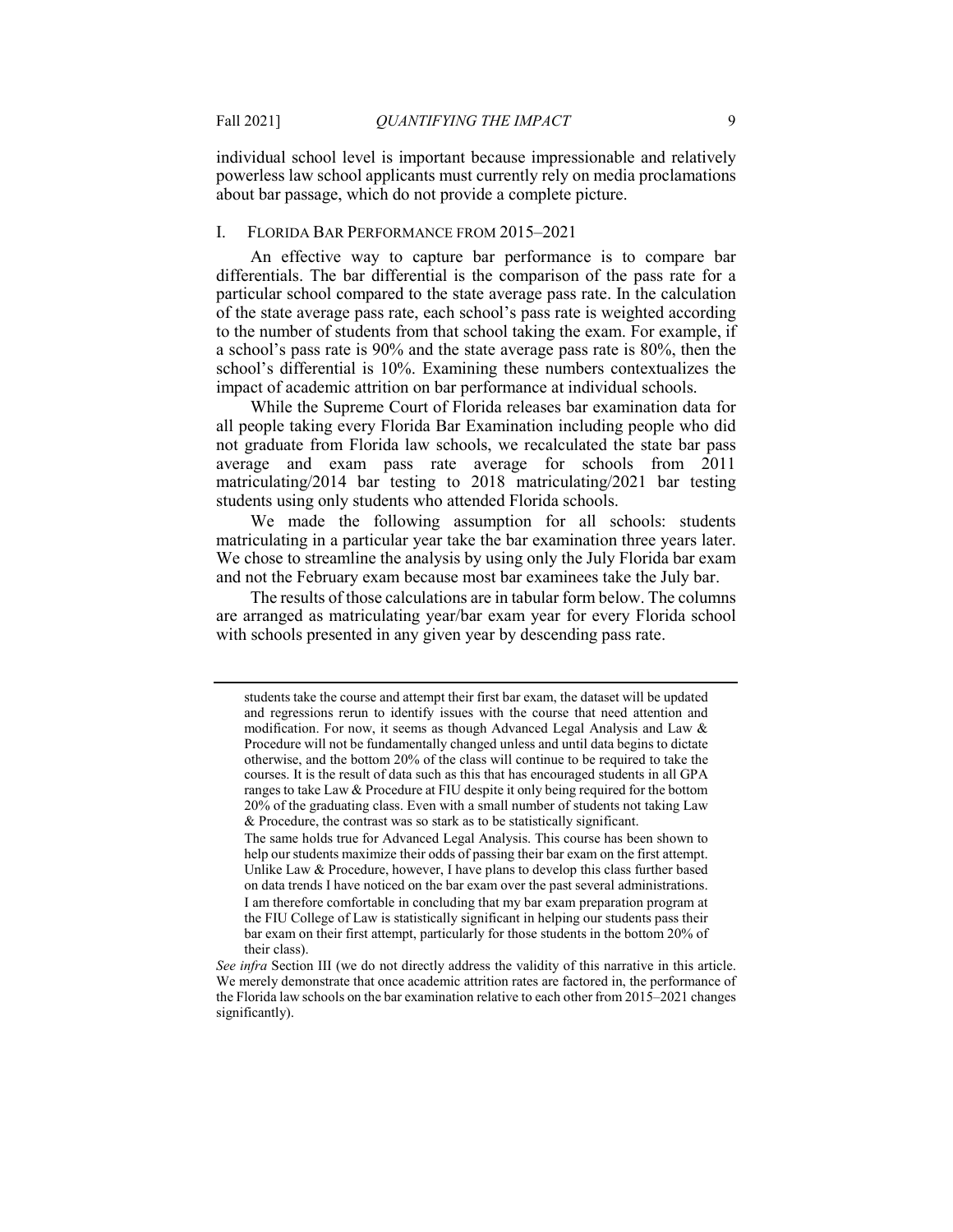|                    | 2011 Matriculant / 2014 Bar Examinee <sup>12</sup> |                            |                  |                     |  |  |  |  |
|--------------------|----------------------------------------------------|----------------------------|------------------|---------------------|--|--|--|--|
| <b>SCHOOL NAME</b> | # of Bar<br><b>Examinees</b>                       | # of Bar<br><b>Passers</b> | <b>Pass Rate</b> | <b>Differential</b> |  |  |  |  |
| UF                 | 266                                                | 241                        | 90.6             | 16.4                |  |  |  |  |
| FSU                | 198                                                | 162                        | 81.8             | 7.6                 |  |  |  |  |
| Miami              | 287                                                | 233                        | 81.2             | 6.9                 |  |  |  |  |
| Stetson            | 202                                                | 158                        | 78.2             | 4.0                 |  |  |  |  |
| FIU                | 110                                                | 86                         | 78.2             | 3.9                 |  |  |  |  |
| FAMU               | 121                                                | 89                         | 73.6             | $-0.7$              |  |  |  |  |
| Nova               | 231                                                | 161                        | 69.7             | $-4.6$              |  |  |  |  |
| St. Thomas         | 146                                                | 101                        | 69.2             | $-5.1$              |  |  |  |  |
| Barry              | 137                                                | 85                         | 62.0             | $-12.2$             |  |  |  |  |
| Fla Coastal        | 257                                                | 149                        | 58.0             | $-16.3$             |  |  |  |  |
| Ave Maria          | 76                                                 | 43                         | 56.6             | $-17.7$             |  |  |  |  |

Total 1508 74.2

<span id="page-4-0"></span> 12. FLORIDA BOARD OF BAR EXAMINERS, JULY 2014 GENERAL BAR EXAMINATION OVERALL METHOD (2014), [https://www.floridabarexam.org/](https://www.floridabarexam.org)\_ \_85257bfe0055eb2c.nsf/52286ae9ad5d845185257c07005c3fe1/6218b265c9a9302b85257d5 e0051dff4.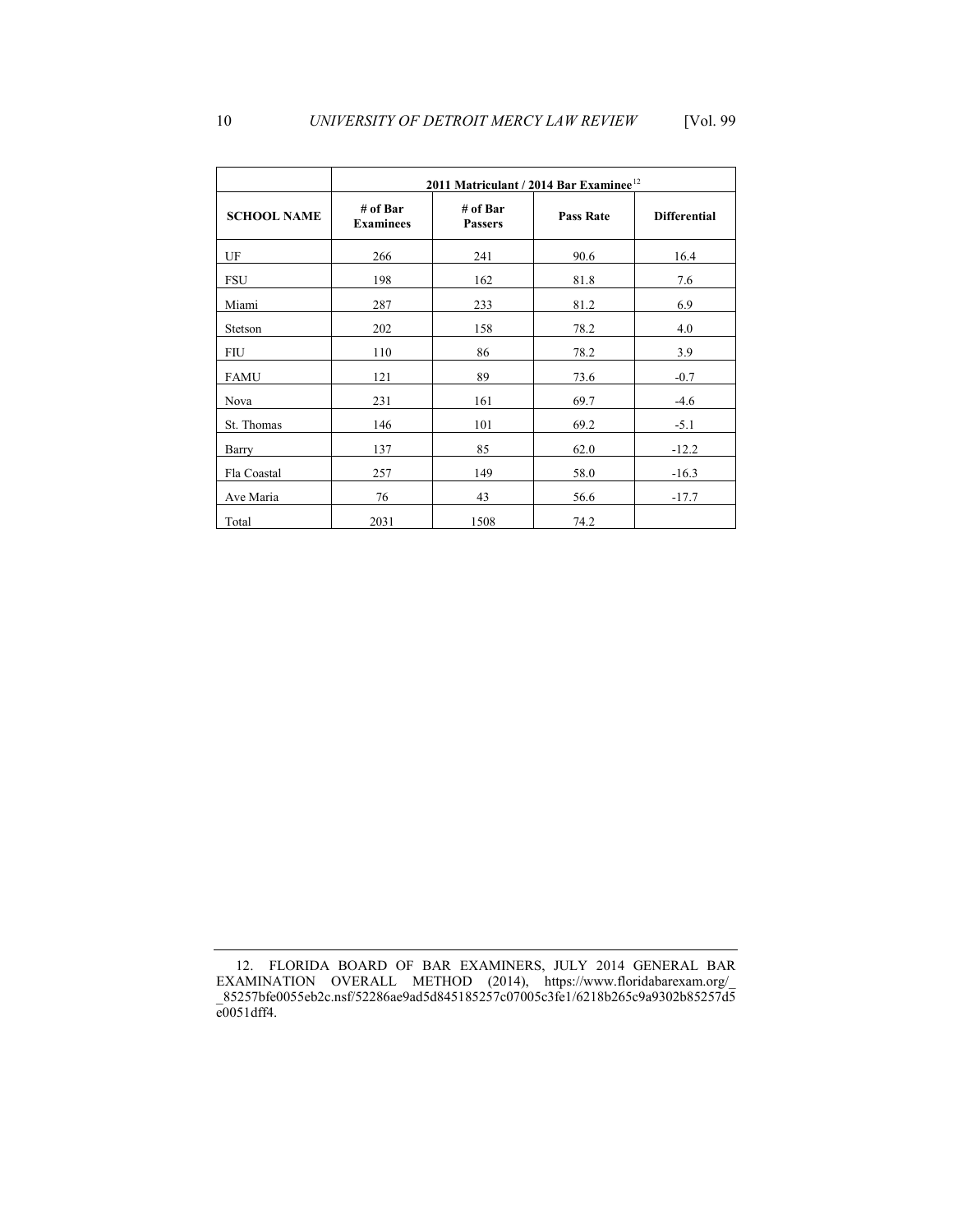|                    | 2012 Matriculant / 2015 Bar Examinee <sup>13</sup> |                            |      |                     |  |  |  |  |
|--------------------|----------------------------------------------------|----------------------------|------|---------------------|--|--|--|--|
| <b>SCHOOL NAME</b> | # of Bar<br><b>Examinees</b>                       | # of Bar<br><b>Passers</b> |      | <b>Differential</b> |  |  |  |  |
| <b>FIU</b>         | 109                                                | 97                         | 89.0 | 18.5                |  |  |  |  |
| UF                 | 268                                                | 234                        | 87.3 | 16.9                |  |  |  |  |
| <b>FSU</b>         | 188                                                | 151                        | 80.3 | 9.9                 |  |  |  |  |
| Stetson            | 185                                                | 139                        | 75.1 | 4.7                 |  |  |  |  |
| Miami              | 273                                                | 190                        | 69.6 | $-0.8$              |  |  |  |  |
| <b>FAMU</b>        | 84                                                 | 57                         | 67.9 | $-2.6$              |  |  |  |  |
| Nova               | 228                                                | 152                        | 66.7 | $-3.8$              |  |  |  |  |
| Fla Coastal        | 236                                                | 140                        | 59.3 | $-11.1$             |  |  |  |  |
| St. Thomas         | 108                                                | 62                         | 57.4 | $-13.0$             |  |  |  |  |
| Barry              | 146                                                | 74                         | 50.7 | $-19.8$             |  |  |  |  |
| Ave Maria          | 46                                                 | 22                         | 47.8 | $-22.6$             |  |  |  |  |
| Total              | 1871                                               | 1318                       | 70.4 |                     |  |  |  |  |

<span id="page-5-0"></span> 13. FLORIDA BOARD OF BAR EXAMINERS, JULY 2014 GENERAL BAR EXAMINATION OVERALL METHOD (2015), [https://www.floridabarexam.org/](https://www.floridabarexam.org)\_ \_85257bfe0055eb2c.nsf/52286ae9ad5d845185257c07005c3fe1/ecae5e5b478cbdfb85257ec8 004e2917.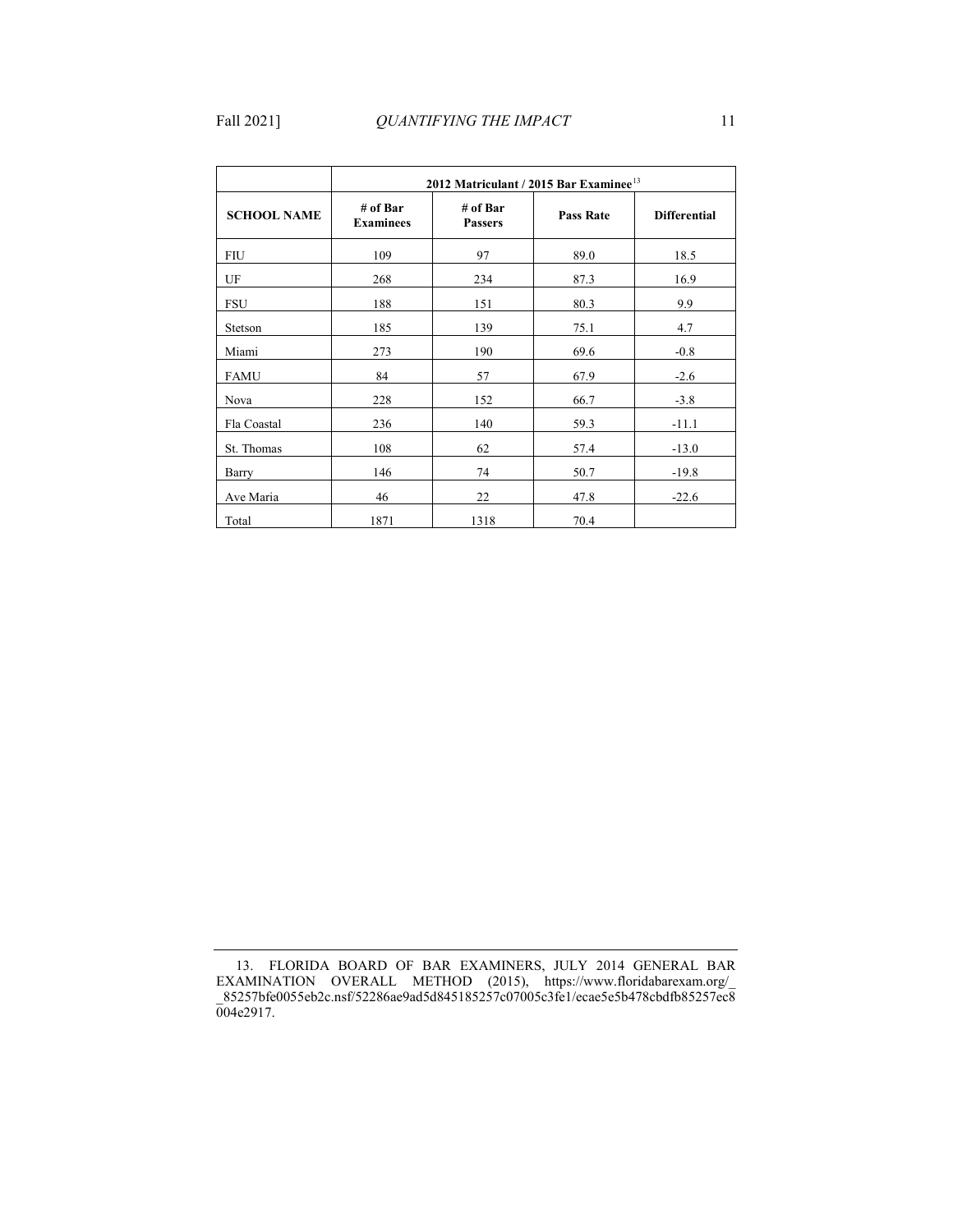|                    | 2013 Matriculant / 2016 Bar Examinee <sup>14</sup> |                            |                  |                     |  |  |  |
|--------------------|----------------------------------------------------|----------------------------|------------------|---------------------|--|--|--|
| <b>SCHOOL NAME</b> | # of Bar<br><b>Examinees</b>                       | # of Bar<br><b>Passers</b> | <b>Pass Rate</b> | <b>Differential</b> |  |  |  |
| <b>FIU</b>         | 112                                                | 98                         | 87.5             | 18.7                |  |  |  |
| Miami              | 247                                                | 199                        | 80.6             | 11.8                |  |  |  |
| Stetson            | 205                                                | 165                        | 80.5             | 11.7                |  |  |  |
| <b>FSU</b>         | 151                                                | 119                        | 78.8             | 10.1                |  |  |  |
| UF                 | 266                                                | 209                        | 78.6             | 9.8                 |  |  |  |
| Ave Maria          | 36                                                 | 24                         | 66.7             | $-2.1$              |  |  |  |
| Nova               | 189                                                | 119                        | 63.0             | $-5.8$              |  |  |  |
| <b>FAMU</b>        | 68                                                 | 36                         | 52.9             | $-15.8$             |  |  |  |
| Fla Coastal        | 160                                                | 83                         | 51.9             | $-16.9$             |  |  |  |
| Barry              | 153                                                | 75                         | 49.0             | $-19.7$             |  |  |  |
| St. Thomas         | 154                                                | 70                         | 45.5             | $-23.3$             |  |  |  |
| Total              | 1741                                               | 1197                       | 68.8             |                     |  |  |  |

<span id="page-6-0"></span> 14. FLORIDA BOARD OF BAR EXAMINERS, JULY 2014 GENERAL BAR EXAMINATION OVERALL METHOD (2016), [https://www.floridabarexam.org/](https://www.floridabarexam.org)\_ \_85257bfe0055eb2c.nsf/52286ae9ad5d845185257c07005c3fe1/95960882122575be852580 34004be367.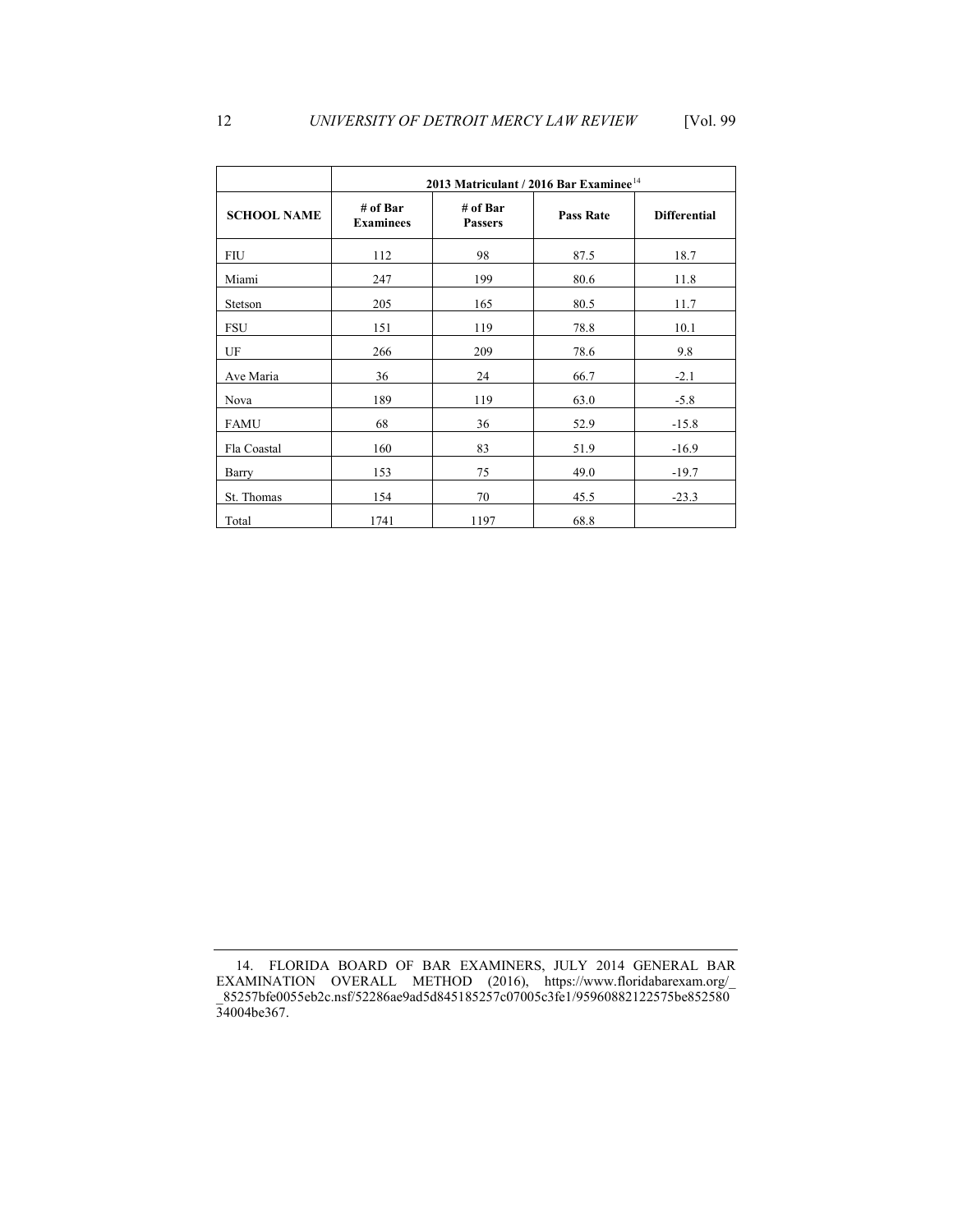|                    | 2014 Matriculant / 2017 Bar Examinee <sup>15</sup> |                            |                  |                     |  |  |  |  |
|--------------------|----------------------------------------------------|----------------------------|------------------|---------------------|--|--|--|--|
| <b>SCHOOL NAME</b> | # of Bar<br><b>Examinees</b>                       | # of Bar<br><b>Passers</b> | <b>Pass Rate</b> | <b>Differential</b> |  |  |  |  |
| <b>FIU</b>         | 123                                                | 108                        | 87.8             | 15.7                |  |  |  |  |
| Miami              | 196                                                | 165                        | 84.2             | 12.1                |  |  |  |  |
| <b>FSU</b>         | 174                                                | 146                        | 83.9             | 11.8                |  |  |  |  |
| UF                 | 270                                                | 208                        | 77.0             | 4.9                 |  |  |  |  |
| Stetson            | 181                                                | 139                        | 76.8             | 4.7                 |  |  |  |  |
| Nova               | 188                                                | 132                        | 70.2             | $-1.9$              |  |  |  |  |
| St. Thomas         | 129                                                | 82                         | 63.6             | $-8.5$              |  |  |  |  |
| Barry              | 107                                                | 63                         | 58.9             | $-13.2$             |  |  |  |  |
| Ave Maria          | 39                                                 | 20                         | 51.3             | $-20.8$             |  |  |  |  |
| <b>FAMU</b>        | 78                                                 | 40                         | 51.3             | $-20.8$             |  |  |  |  |
| Fla Coastal        | 132                                                | 63                         | 47.7             | $-24.4$             |  |  |  |  |
| Total              | 1617                                               | 1166                       | 72.1             |                     |  |  |  |  |

<span id="page-7-0"></span> 15. FLORIDA BOARD OF BAR EXAMINERS, JULY 2014 GENERAL BAR EXAMINATION OVERALL METHOD (2017), [https://www.floridabarexam.org/](https://www.floridabarexam.org)\_ \_85257bfe0055eb2c.nsf/52286ae9ad5d845185257c07005c3fe1/2125aa14d5da8eb78525819 f005056e5.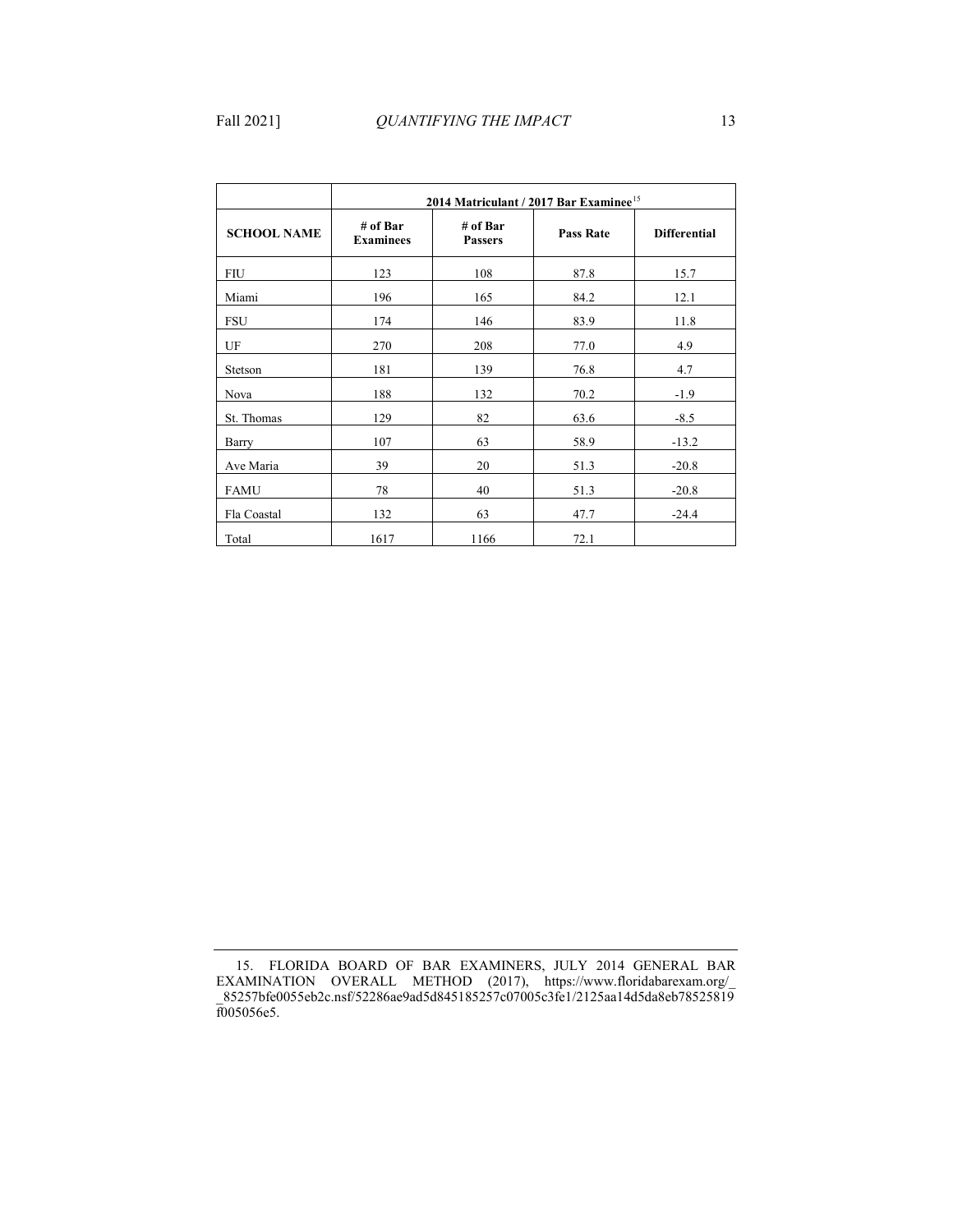|                              | 2015 Matriculant / 2018 Bar Examinee <sup>16</sup> |                            |                  |                     |  |  |  |
|------------------------------|----------------------------------------------------|----------------------------|------------------|---------------------|--|--|--|
| <b>SCHOOL</b><br><b>NAME</b> | # of Bar<br><b>Examinees</b>                       | # of Bar<br><b>Passers</b> | <b>Pass Rate</b> | <b>Differential</b> |  |  |  |
| <b>FIU</b>                   | 118                                                | 104                        | 88.1             | 20.2                |  |  |  |
| FSU                          | 132                                                | 112                        | 84.8             | 16.9                |  |  |  |
| Miami                        | 244                                                | 203                        | 83.2             | 15.2                |  |  |  |
| UF                           | 258                                                | 183                        | 70.9             | 3.0                 |  |  |  |
| St. Thomas                   | 131                                                | 92                         | 70.2             | 2.3                 |  |  |  |
| Stetson                      | 177                                                | 119                        | 67.2             | $-0.7$              |  |  |  |
| Fla Coastal                  | 104                                                | 65                         | 62.5             | $-5.5$              |  |  |  |
| Ave Maria                    | 41                                                 | 24                         | 58.5             | $-9.4$              |  |  |  |
| <b>FAMU</b>                  | 77                                                 | 39                         | 50.6             | $-17.3$             |  |  |  |
| Barry                        | 121                                                | 55                         | 45.5             | $-22.5$             |  |  |  |
| Nova                         | 170                                                | 73                         | 42.9             | $-25.0$             |  |  |  |
| Total                        | 1573                                               | 1069                       | 68.0             |                     |  |  |  |

<span id="page-8-0"></span> 16. FLORIDA BOARD OF BAR EXAMINERS, JULY 2014 GENERAL BAR EXAMINATION OVERALL METHOD (2018), [https://www.floridabarexam.org/](https://www.floridabarexam.org)\_ \_85257bfe0055eb2c.nsf/52286ae9ad5d845185257c07005c3fe1/387df34d3ba80cbd8525830 b004f8b1d.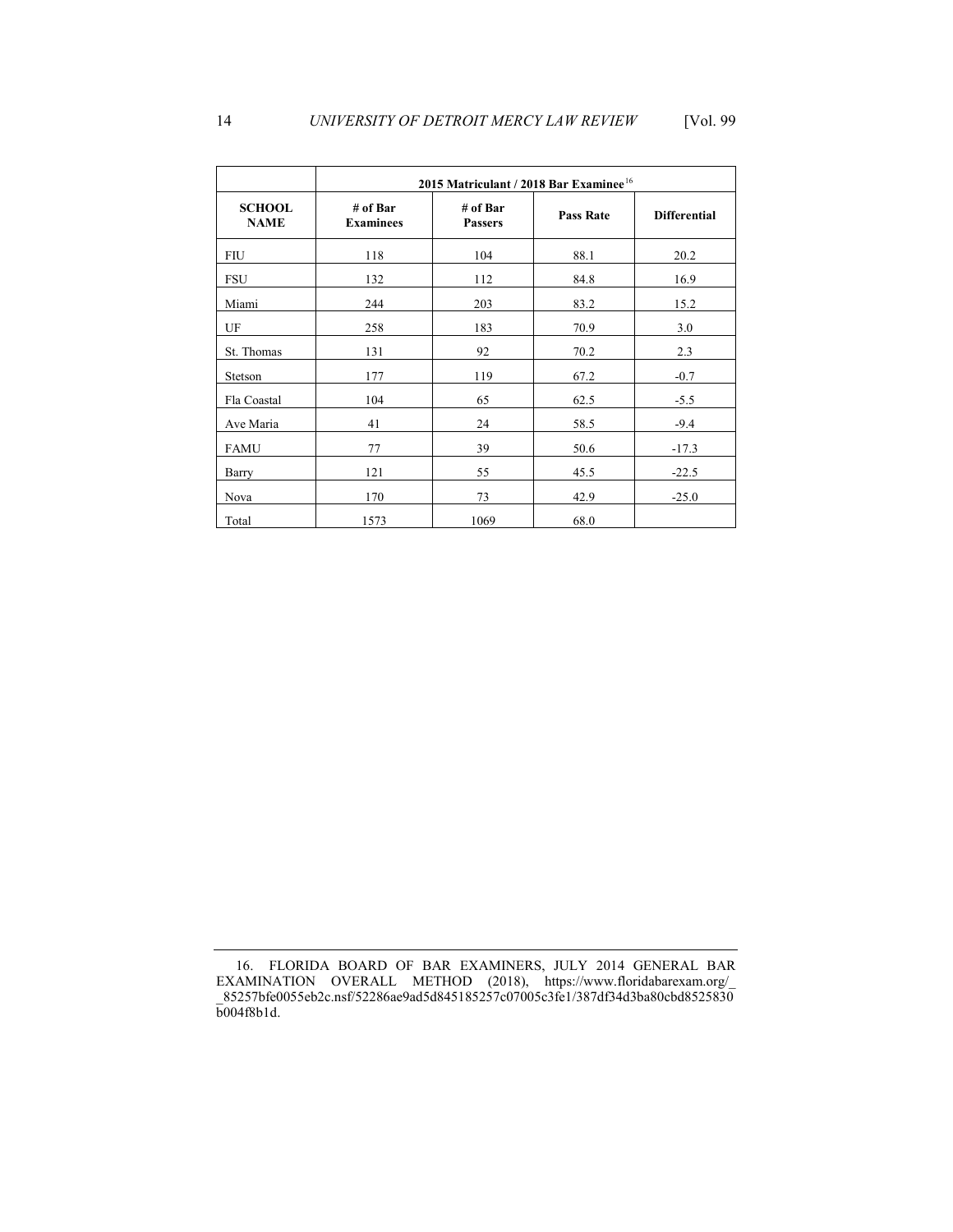|                    | 2017 Matriculant / 2020 Bar Examinee <sup>17</sup> |      |                  |                     |  |  |  |  |
|--------------------|----------------------------------------------------|------|------------------|---------------------|--|--|--|--|
| <b>SCHOOL NAME</b> | Take                                               | Pass | <b>Pass Rate</b> | <b>Differential</b> |  |  |  |  |
| <b>FIU</b>         | 103                                                | 92   | 89.3             | 15.6                |  |  |  |  |
| <b>FSU</b>         | 135                                                | 114  | 84.4             | 10.7                |  |  |  |  |
| UF                 | 248                                                | 208  | 83.9             | 10.2                |  |  |  |  |
| Stetson            | 203                                                | 151  | 74.4             | 0.7                 |  |  |  |  |
| Miami              | 244                                                | 177  | 72.5             | $-1.2$              |  |  |  |  |
| Nova               | 138                                                | 93   | 67.4             | $-6.3$              |  |  |  |  |
| St. Thomas         | 130                                                | 87   | 66.9             | $-6.8$              |  |  |  |  |
| Ave Maria          | 45                                                 | 29   | 64.4             | $-9.3$              |  |  |  |  |
| <b>FAMU</b>        | 107                                                | 66   | 61.7             | $-12.0$             |  |  |  |  |
| Barry              | 116                                                | 71   | 61.2             | $-12.5$             |  |  |  |  |
| Fla Coastal        | 33                                                 | 19   | 57.6             | $-16.1$             |  |  |  |  |
| Total              | 1502                                               | 1107 | 73.7             |                     |  |  |  |  |

<span id="page-9-0"></span> 17. FLORIDA BOARD OF BAR EXAMINERS, JULY 2014 GENERAL BAR EXAMINATION OVERALL METHOD (2020), <https://www.floridasupremecourt.org> /content/download/690132/file/11-20-2020-Florida-Bar-Score-Comparisons.pdf, (noting that the July Exam was pushed back to November because of COVID in 2020).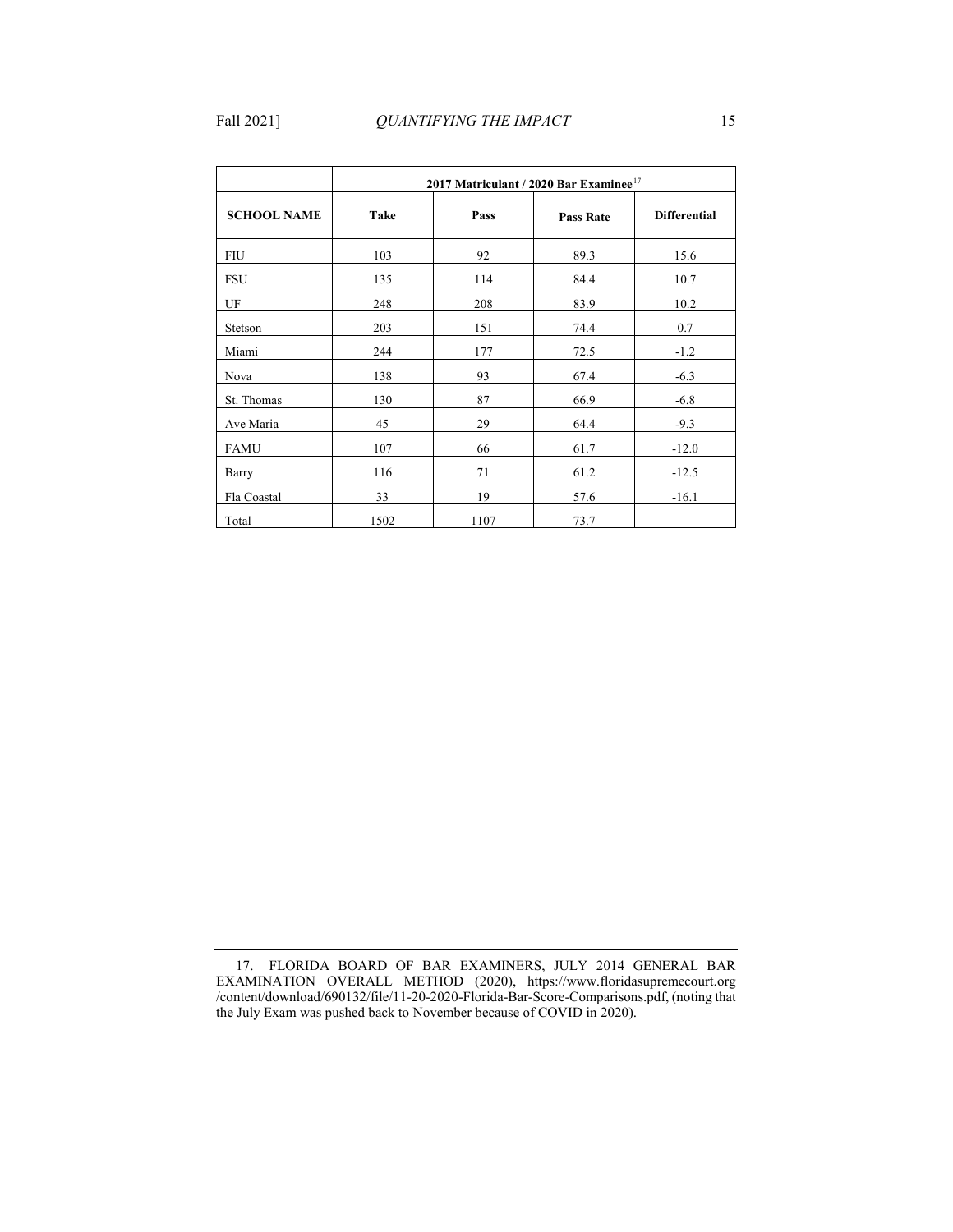|                              | 2018 Matriculant / 2021 Bar Examinee <sup>18</sup> |                            |                  |                     |  |  |  |
|------------------------------|----------------------------------------------------|----------------------------|------------------|---------------------|--|--|--|
| <b>SCHOOL</b><br><b>NAME</b> | # of Bar<br><b>Examinees</b>                       | # of Bar<br><b>Passers</b> | <b>Pass Rate</b> | <b>Differential</b> |  |  |  |
| FIU                          | 116                                                | 103                        | 88.8             | 15.9                |  |  |  |
| Miami                        | 246                                                | 203                        | 82.5             | 9.6                 |  |  |  |
| UF                           | 203                                                | 165                        | 81.3             | 8.4                 |  |  |  |
| Stetson                      | 203                                                | 160                        | 78.8             | 5.9                 |  |  |  |
| <b>FSU</b>                   | 184                                                | 136                        | 73.9             | 1.0                 |  |  |  |
| Ave Maria                    | 34                                                 | 23                         | 67.6             | $-5.2$              |  |  |  |
| Nova                         | 138                                                | 92                         | 66.7             | $-6.2$              |  |  |  |
| Barry                        | 120                                                | 71                         | 59.2             | $-13.7$             |  |  |  |
| <b>FAMU</b>                  | 95                                                 | 54                         | 56.8             | $-16.0$             |  |  |  |
| Fla Coastal                  | 15                                                 | 8                          | 53.3             | $-19.5$             |  |  |  |
| St. Thomas                   | 128                                                | 65                         | 50.8             | $-22.1$             |  |  |  |
| Total                        | 1482                                               | 1080                       | 72.9             |                     |  |  |  |

<span id="page-10-0"></span> 18. FLORIDA BOARD OF BAR EXAMINERS, JULY 2014 GENERAL BAR EXAMINATION OVERALL METHOD (2021), <https://www.floridasupremecourt.org> /content/download/788827/file/09-20-2021-FBBE-Full-Press-Release.pdf.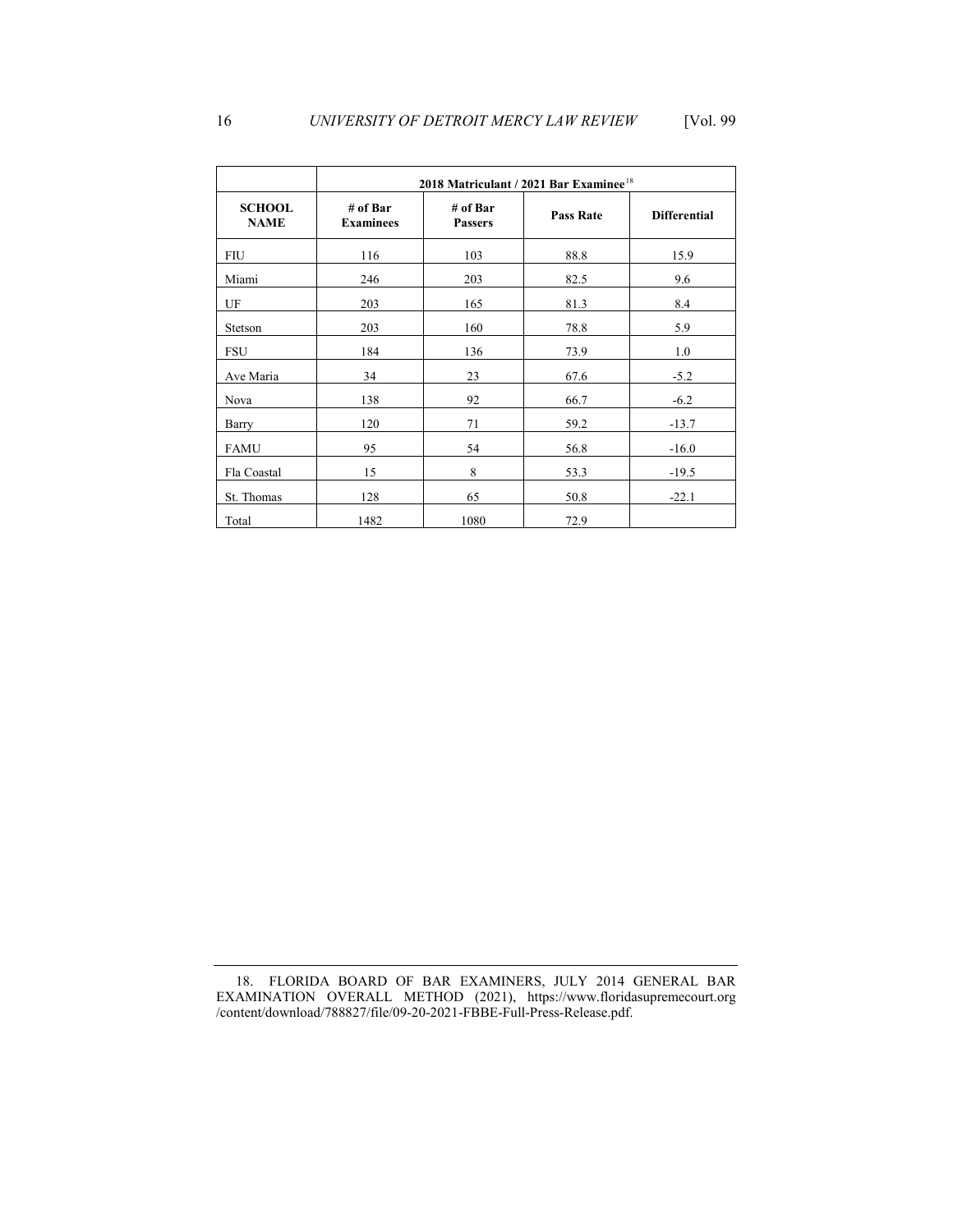

The results are represented graphically as follows:

 when academic attrition rates are considered, the performance of these law On its face, the excellence of the FIU bar passage record is patent; they are first in every July bar examination between 2015 and 2021. However, schools on the Florida bar exam relative to each other changes significantly.

### II. SETTING THE ANALYTICAL TABLE: MATRICULATING METRICS

 according to a BARBRI statistical analysis, the five factors that account for 79% of the variance on bar passage *by school* are: To contextualize the bar results, we need to examine the credentials of the matriculant pool three years before the bar examination. This is because

- 1. 75th percentile UGPA
- 2. 25th percentile LSAT score
- 3. Section Size
- 4. Cost of Living
- 5. Minority enrollment levels.<sup>19</sup>

<span id="page-11-0"></span>statistical study). 19*. See Reexamining*, *supra* note [2,](#page-0-4) at 33 (explaining the findings of the BARBRI

 examination. *See* NONCOGNITIVE, *supra* not[e 9,](#page-2-0) at 204 (explaining the significance of UGPA in terms of predicting individual students' bar passage: UGPA is also important in predicting an individual student's chance of passing the bar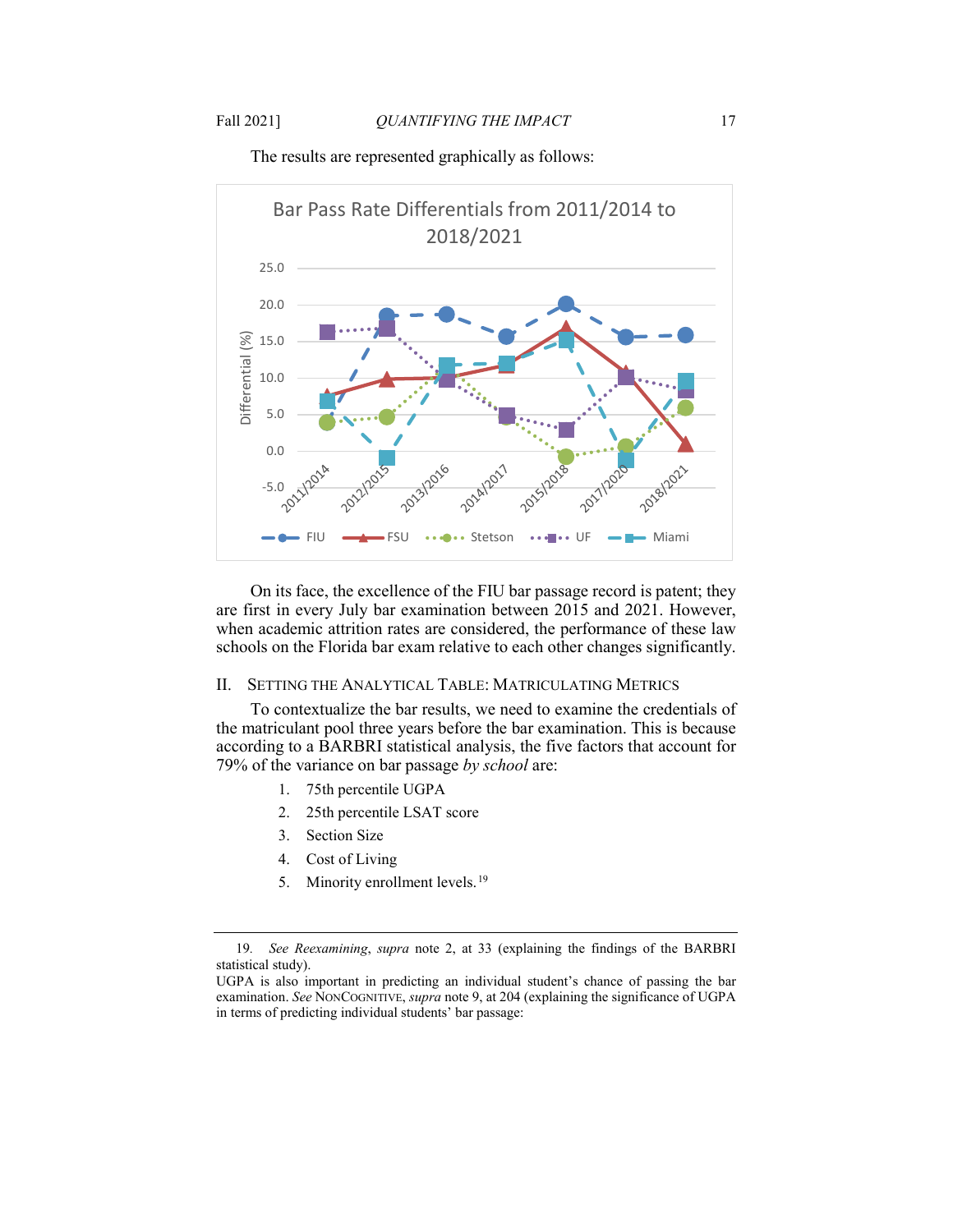The BARBRI statistician explained that if we could think of the things the  $75<sup>th</sup>$  percentile UGPA being the strongest indicator.<sup>21</sup> Here is a chart of the 75th percentile UGPA matriculating metrics for the five highest that affect bar passage *at a law school* as a 100-piece puzzle, then these things account for 79 of those puzzle pieces at the admission stage,  $20$  with performing Florida schools on the bar examination in each matriculating year from 2006–2018.

|                 | 2006 | 2007 | 2008 | 2009 | 2010 | 2011 | AVG  |  |  |  |
|-----------------|------|------|------|------|------|------|------|--|--|--|
| <b>FIU</b>      | 3.59 | 3.58 | 3.58 | 3.62 | 3.79 | 3.77 | 3.65 |  |  |  |
| UF              | 3.83 | 3.83 | 3.78 | 3.85 | 3.84 | 3.82 | 3.83 |  |  |  |
| <b>FSU</b>      | 3.74 | 3.77 | 3.72 | 3.74 | 3.70 | 3.68 | 3.73 |  |  |  |
| <b>STETSON</b>  | 3.60 | 3.70 | 3.59 | 3.65 | 3.66 | 3.57 | 3.63 |  |  |  |
| <b>U. MIAMI</b> | 3.66 | 3.63 | 3.68 | 3.66 | 3.60 | 3.57 | 3.63 |  |  |  |
| State Avg.      | 3.57 | 3.55 | 3.54 | 3.52 | 3.51 | 3.48 |      |  |  |  |

### <span id="page-12-3"></span> **2006–2011**[22](#page-12-2)  **75TH PERCENTILE MATRICULANT UGPA FOR RELEVANT FLORIDA SCHOOLS**

 conclude that both of these independent variables have an effect on the odds of first- time bar passage and that effect is positive. [O]nly LSAT and Undergraduate GPA were statistically significant at the  $p \leq 0.05$ level. Thus, we reject the null hypothesis for LSAT and Undergraduate GPA and

The odds ratio for Undergraduate GPA is significantly higher than that for LSAT. While LSAT has some predictive value, the Undergraduate GPA has a much more significant impact on predicting bar exam success utilizing only incoming 1L predictors. The marginal effect of LSAT is a 6.7% increased probability of bar passage for each additional point, while every tenth of a point for undergraduate GPA provides about a 15% increased probability of bar passage.).

<sup>20</sup>*. Id*. at 34.

<sup>21</sup>*. Id*.

<span id="page-12-2"></span><span id="page-12-1"></span><span id="page-12-0"></span><sup>22.</sup> Data obtained from ABA Books on Statistics 2008–2012 (containing data parallel to the 509 forms for the years 2006–2010).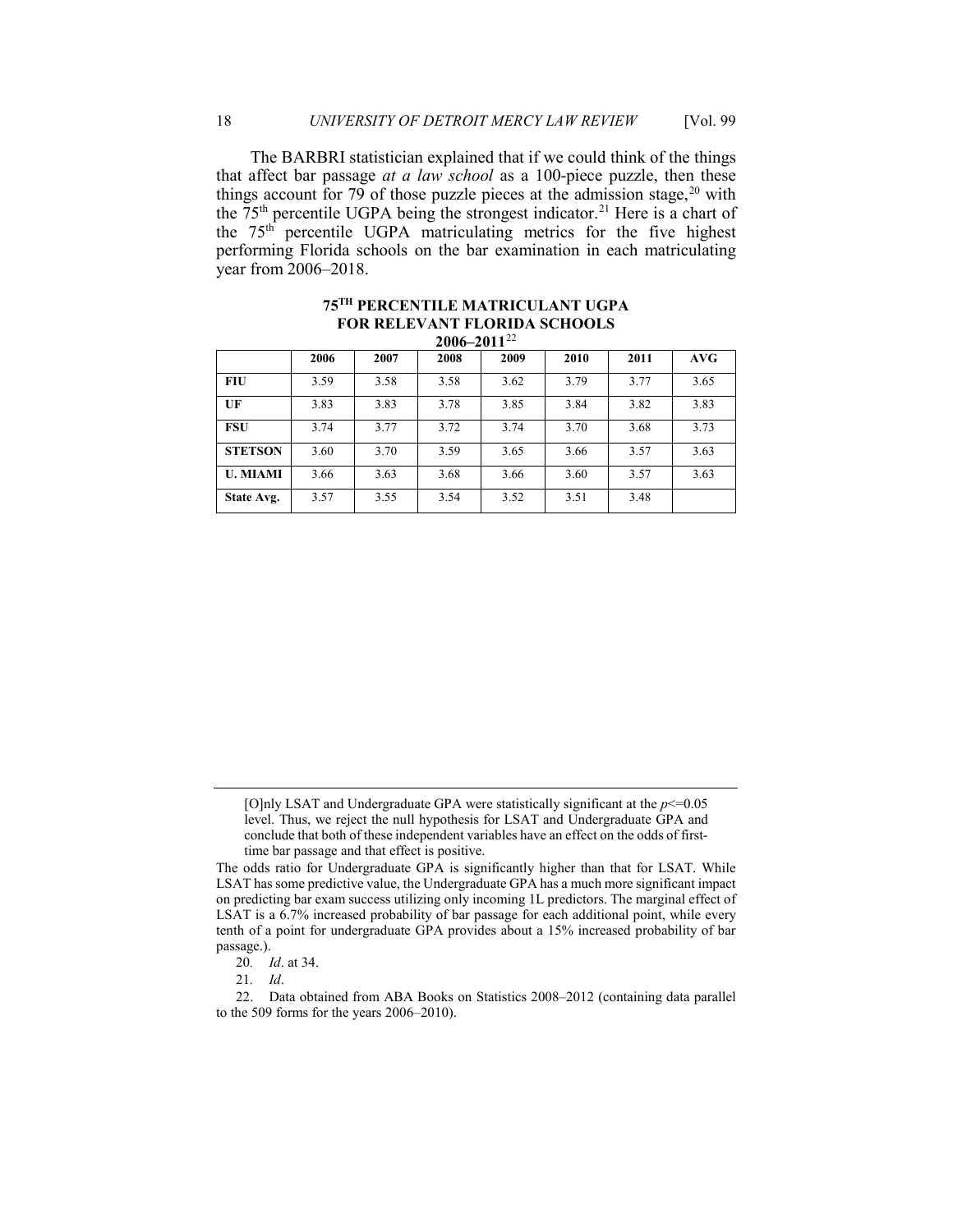|                 | 2012 | 2013 | 2014 | 2015 | 2017 | 2018 | AVG  |
|-----------------|------|------|------|------|------|------|------|
| <b>FIU</b>      | 3.74 | 3.73 | 3.76 | 3.76 | 3.77 | 3.76 | 3.75 |
| UF              | 3.73 | 3.76 | 3.68 | 3.68 | 3.81 | 3.84 | 3.75 |
| <b>FSU</b>      | 3.72 | 3.72 | 3.64 | 3.67 | 3.73 | 3.79 | 3.71 |
| <b>STETSON</b>  | 3.52 | 3.58 | 3.53 | 3.59 | 3.55 | 3.59 | 3.56 |
| <b>U. MIAMI</b> | 3.57 | 3.60 | 3.63 | 3.60 | 3.59 | 3.65 | 3.61 |
| State Avg.      | 3.46 | 3.46 | 3.45 | 3.46 | 3.53 | 3.56 |      |

#### <span id="page-13-2"></span>**75TH PERCENTILE MATRICULANT UGPA FOR RELEVANT FLORIDA SCHOOLS 2012–2018**[23](#page-13-0)

 these students generally would be writing the bar exam three years later than the years in the chart. The students matriculating in the years 2006–2018 The years in the chart above are matriculating years, which means that would have taken the bar examination three years later in 2009–2021.

Between 2006 and 2011, FIU, Stetson, and Miami matriculants have average 75<sup>th</sup> percentile UGPAs that are significantly lower than Florida and Florida State and Florida had significantly higher scores than all the schools including FSU. The bar passage comparisons from 2009–2014 reflect these matriculating credentials as follows:

- 1. On the July 2009 bar FSU was first and UF was second.
- 2. On the July 2010 bar UF was first and FSU was second.
- 3. On the July 2011 bar UF was second and FSU was third.
- 4. On the July 2012 bar UF was first and FSU was second.
- 5. On the July 2013 bar UF was second and FSU was third.
- 6. On the July 2014 bar UF was first and FSU was second.

However, that changed beginning in 2012.

classes.<sup>24</sup> Schools were desperate to recruit students and entering credentials Between 2012 and 2015 there was an economic downturn that devastated law school recruitment and the sizes of entering law school

<span id="page-13-0"></span><sup>23</sup>*. See* ABA Section of Legal Educ. and Admis. to the Bar, *509 Required Disclosures*, ABA (Oct. 14, 2021, 11:15:21 AM), <https://www.abarequireddisclosures.org> /Disclosure509.aspx (data obtained from 2011–2018 ABA 509 forms).

<span id="page-13-1"></span> *for-law-schools.html,* (explaining that in 2012, the number of people taking law school admissions tests fell 24 percent in the last two years, to the lowest level in a decade. Law College of the Law at the University of California in San Francisco. "This is Detroit in the 24*. See* Eric Goldman, *An Existential Crisis for Law Schools*, The New York Times (July 14, 2012), *<https://www.nytimes.com/2012/07/15/opinion/sunday/an-existential-crisis>*schools will be crushed if they don't remake themselves, said Frank Wu, dean of Hastings 1970s: change or die.").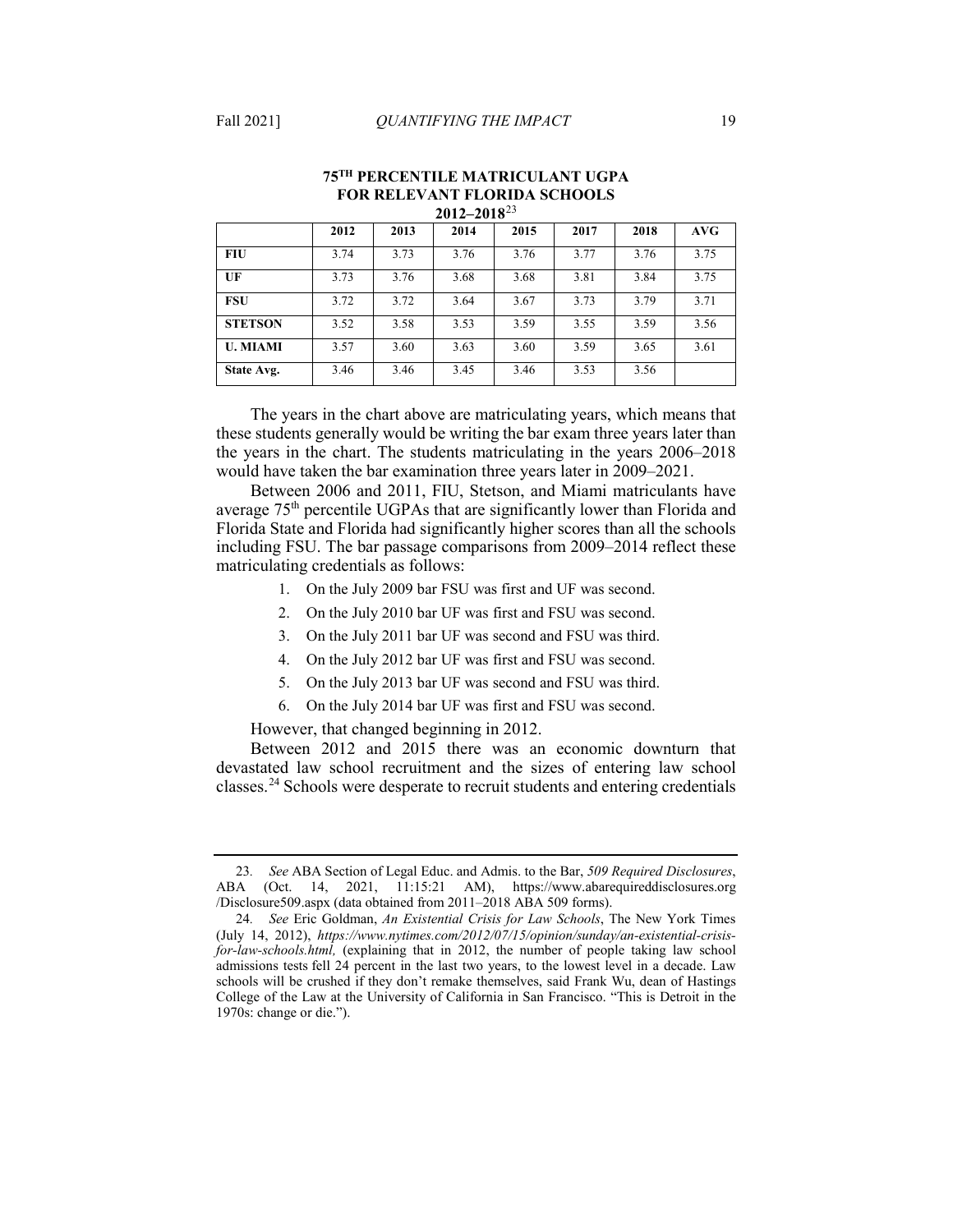dropped at many law schools.<sup>25</sup> In the above chart this is reflected, for example, by the notable decline in 75<sup>th</sup> percentile UGPA for the University of Florida between 2012 and 2015.

 the University of Florida and the highest in the State of Florida was 2012. The first year that FIU had a higher  $75<sup>th</sup> UGPA$  matriculating class than Unsurprisingly, three years later, in 2015, its bar passage dominance began.<sup>26</sup> The FIU 75<sup>th</sup> percentile matriculating UGPA scores remain virtually identical to the University of Florida's scores until matriculant year 2017, when the University of Florida once again began enrolling classes with higher 75<sup>th</sup> percentile UGPAs.

the downturn.<sup>[27](#page-14-2)</sup> Additionally, in terms of the years 2012–2018 (bar examination 2015– 2021), FIU had the highest average score (tied with UF) in  $75<sup>th</sup>$  percentile UGPA, the single most important variable for predicting school bar passage rates. Its 75<sup>th</sup> percentile UGPA numbers remained largely unchanged during

 FIU matriculants from 3.59 in 2006 to 3.74 in 2012 (the highest in the state) for incoming matriculants cannot be overstated. Remember, according to The significance of this increase in the 75<sup>th</sup> percentile UGPA scores for Ruiz, every tenth of a point increase in an individual matriculant's UGPA results in a 15% increased probability of passing the bar.<sup>28</sup>

While the Ruiz variable in his study refers to individual students,  $29$  the variable is not irrelevant when we consider the impact of matriculant UGPA on institutional bar passage rates. For example, FIU went from matriculating a class of individual students, such that the institutional matriculant UGPA 3.74 in 2012. That *alone* could have resulted, at a minimum, in the increased was 3.59 in 2006, to a matriculant pool of individual students, who collectively resulted in a statewide high institutional matriculant UGPA of

- 
- 27*. See id*.

29*. Id.* 

<span id="page-14-0"></span> *(Hint-It's Probably a Lot More Than You Think)*, THE FACULTY LOUNGE (September 16, 25*. See* Bernie Burk, *How the Legal Academy Has Changed Since the Great recession*  2018), *<https://www.thefacultylounge.org/2018/09/how-the-legal-academy-has-changed>since-the-great-recession-hint-its-probably-a-lot-more-than-you-th.html,* 

while those with scores under 150 (roughly the 44<sup>th</sup> percentile) fell only 27%).<br>26*. See* table cited, *supra* note 22. (noting that from 2010–11 through 2016–17, the number of unique applicants to accredited law schools fell 36%, and the number of applications fell a little less than 44%. The conventional metrics by which most admissions decisions are made—Law School Admissions Test ("LSAT") scores and undergraduate grade-point average ("UGPA") declined even more, as more highly credentialed applicants disproportionately stayed away. For example, while the number of applicants overall fell 36%, the number of applicants with LSAT scores greater than 160 (roughly the  $80<sup>th</sup>$  percentile of all test-takers) fell 46%,

<span id="page-14-4"></span><span id="page-14-3"></span><span id="page-14-2"></span><span id="page-14-1"></span><sup>28</sup>*. See* NONCOGNITIVE, supra note 8, at 194. We are using Ruiz's calculations here, but it is important to note that while Ruiz is correct that UGPA is an important pre-enrollment indicator of bar passage, he misinterprets odds ratios for both the LSAT and UGPA predictors, resulting in an overstatement of the estimated effect of a 1-point increase in LSAT or a 0.1 point increase in the UGPA, on the probability of passing the bar.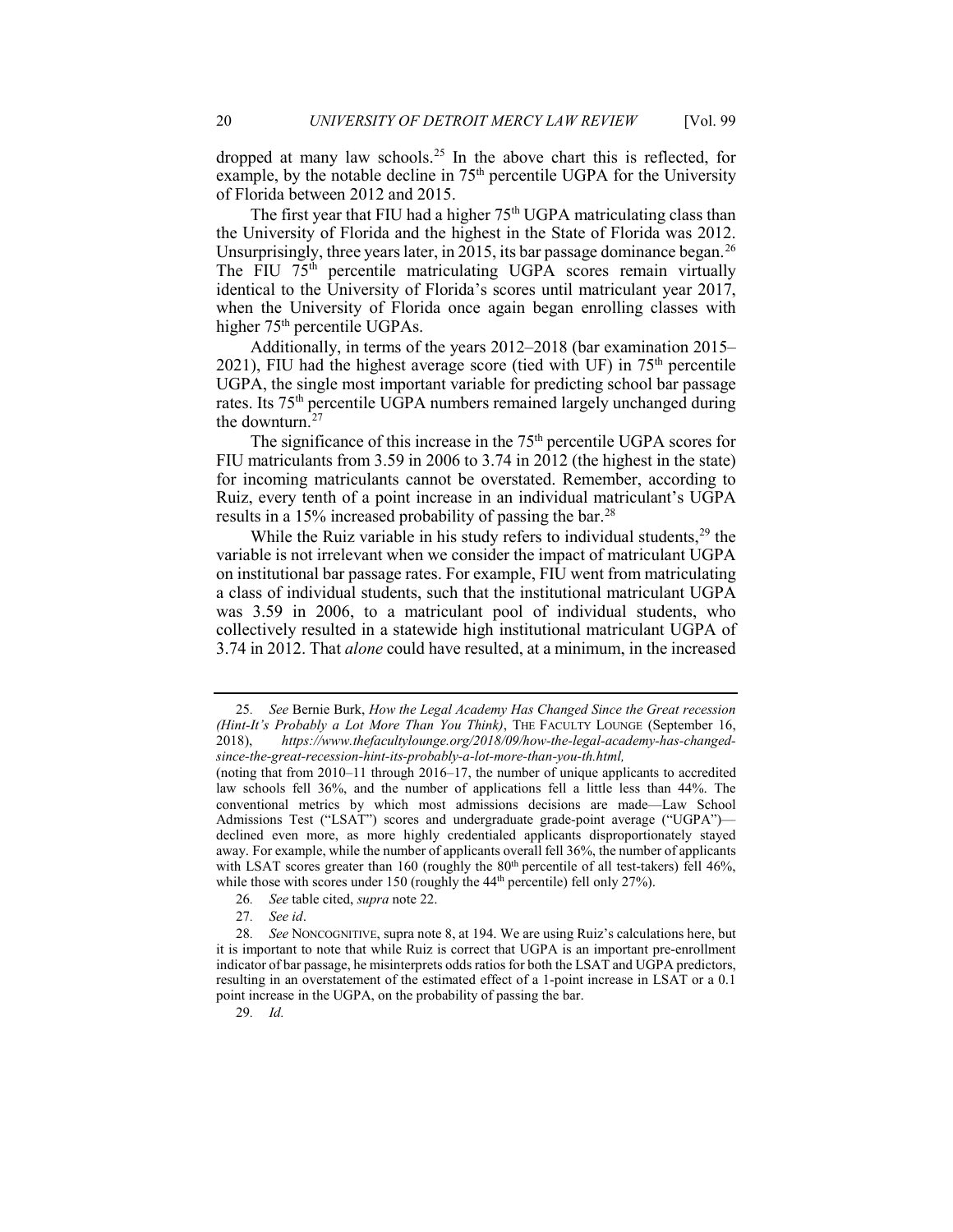support, or any other institutional changes. bar passage rates observed, even without bar passage programs, academic

 Part of the reason for the bar passage string of firsts in the years 2015– the excellent credentials of its matriculants even during the economic downturn.<sup>[30](#page-15-0)</sup> FIU is the only public Florida law school south of Orlando, and the only one effectively south of Gainesville for students who want to attend 2021 is therefore due to excellent recruiting by the admissions professionals at FIU. Because of demographics and geography, FIU was able to maintain a higher LSAT school than FAMU.

 that Ruiz describes is separate from, and overshadows, transfer rates and attrition rates from the years before 2012. Academic attrition certainly affects bar passage rates, especially if a school's academic attrition rate is significantly higher than schools with similar matriculant LSAT and pre-2012, they are not relevant to the post-2012 bar performance. This is because before 2012, FIU generally had much lower UGPA matriculants and This significant impact on bar passage caused by the increase in UGPA UGPAs. Therefore, even though academic attrition rates were high at FIU did not have matriculants with the highest average  $75<sup>th</sup>$  percentile UGPA in the state as in the post-2012 era. $31$ 

Nevertheless, as we document in the following section, academic attrition rates are directly tied to relative bar performance in the state of Florida between 2015 and 2021.

<span id="page-15-0"></span> one street away from the city of Sweetwater, and the annual in-state tuition at the law school 30*. See Blinded*, *supra* note 1, at 33 (explaining that FIU is in Miami-Dade County, only is \$21,806. Just twenty miles away, also in Miami-Dade County, is St. Thomas University School of Law with a tuition of \$42,190 per year. Additionally, thirty-six miles from FIU, in the adjacent county (Broward), is another private law school, NOVA Southeastern University with a tuition of \$43,070 per year).

<span id="page-15-1"></span><sup>31.</sup> This is important because it demonstrates that the pre-2012 academic attrition rates at FIU are not as important as I initially thought in explaining the post-2012 bar results. Pre-2012 attrition at FIU occurred with a different matriculant pool relative to the rest of the state compared to post-2012 attrition. The massive impact of UGPA previously documented would confound any single correlation of attrition rates and bar passage. Attrition and transfer data before 2012 are of limited utility in allocating causality to pedagogy. *See Blinded*, *supra* note 1, at 282 (overstating the significance of discerning pre-2012 attrition rates).

 I think we all should be able to see that data in an unrestricted fashion and not depend on conclusions about the data. For example, provide the public with data, documenting transfer and attrition rates for the period before 2011, the first year the ABA 509 forms were required. If information exists, demonstrating the school's unprecedented transfer/attrition rates, and other broader institutional policies did not contribute to the improvement in bar passage, The school only opened in 2000 so this should not be an onerous task and my personal recollection is that the transfer/attrition rates observed in 2012 and beyond are higher than those observed until the time I left South Florida in 2007.

 because of the change in the matriculant UGPA and the documented impact of matriculant As previously described, pre-2012 attrition and transfer information are of little utility UGPA on bar passage rates.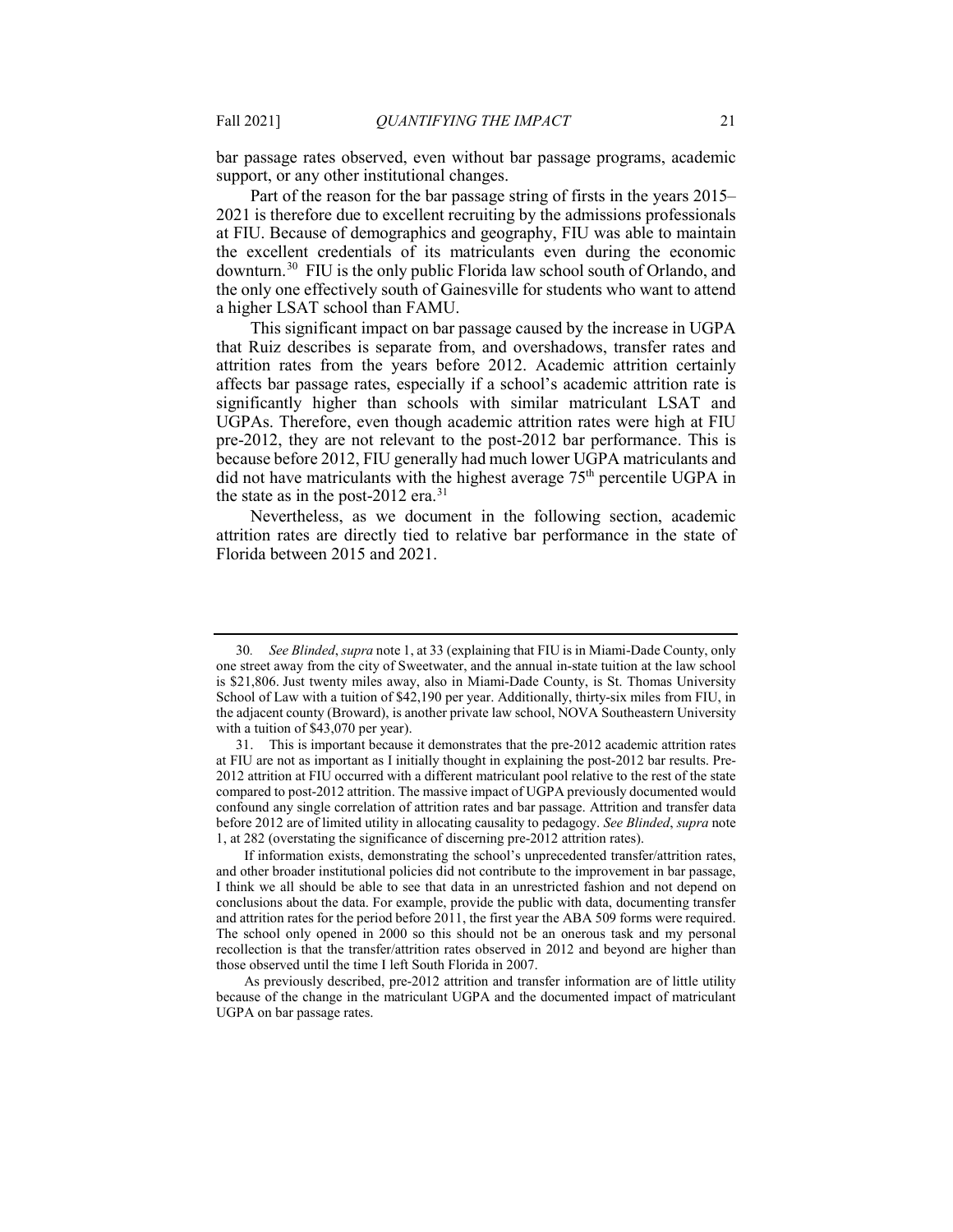for whether an individual student will pass the bar as a 100-piece puzzle, 1L GPA accounts for 34 puzzle pieces.<sup>33</sup> 1L GPA is a strong predictor of In terms of predicting bar success, *student specific variables are more predictive than school wide variables*. [32](#page-16-0) If we view all the predictive factors whether a student will pass the bar examination.<sup>34</sup>

 have phenomenal bar passage rates if it could recruit and structure its class recruit based on what the 1L GPA of the student would be at the end of the first year. That way you would be using the best *school wide* indicator of bar According to established statistical studies then, a law school would on the basis of 75th percentile UGPA; it also could see into the future, and passage and the best *individual student* indicator of bar passage.[35](#page-16-3)

 While law schools can only predict first-year grades using LSAT scores (along with UGPA), the surest way to remove lower GPA students who are least likely to pass the bar is to academically attrit them. Once you attrit your

Our analysis revealed that 1L and final law school GPA overlap so strongly that they respond mathematically as one variable. Adding both in the analysis does not add to our knowledge of the relationship between law course performance and bar exam performance. From a law school administration perspective, 1L GPA can be used to predict bar exam performance just as strongly as using final law school GPA. Clearly, examining 1L performance provides opportunity for positive educational intervention strategies to aid the student in future bar performance.

<span id="page-16-3"></span> specious. *See e.g.*, NONCOGNITIVE, *supra* not[e 9,](#page-2-0) at n. 203 (2020) (ignoring the reality of the 35. When statements are made that the bar preparation program at FIU is improving bar passage for the bottom 20% and bottom 40% of the class, those statements need to be read in the context that the lowest performing students have already been attrited. The bottom 20% referred to is not really the "bottom 20%," of the original class, but the bottom 20% of the class remaining after the true lowest performing or bottom students have been academically attrited. Thus, arguing that high academic attrition rates improve bar passage at FIU is not high academic attrition rates at FIU Law).

 were from the upper 80% of the class, and the reasons for failure were varied, ranging from This argument is categorically specious given what I know about my students. The reason we are doing well on the bar exam is because we have increased the passage rate of the bottom 20% and 40% of our students. For example, on the July 2019 bar exam, only one of my students in the bottom 20% of the class failed a bar exam. The other students that failed deaths of immediate family members to flat-out disengaging with the program.

Additionally, regarding NONCOGNITIVE, the professor from "another law school" did not argue "vigorously that the only reason FIU was doing well on the bar exam was because of the number of transfer students FIU was accepting from other law schools." That professor argued "vigorously that the reasons FIU was doing well on the bar exam was because of the number of transfer students FIU was accepting from other law schools" and the observed academic attrition rates.

<sup>32</sup>*. See Reexamining, supra* not[e 2,](#page-0-4) at 34–35.

<sup>33</sup>*. Id*.

<span id="page-16-2"></span><span id="page-16-1"></span><span id="page-16-0"></span> *Exam?: Predicting Student Success Using LSAT Scores And Law School Performance*, 45 HOFSTRA L. REV. 753 (2017) (explaining that 1L and final law school GPA present 34. Katherine Austin, Catherine Christopher & Darby Dickerson, *Will I Pass the Bar*  statistically as the same indicator that strongly predicts bar exam performance, but both cannot be included in the analysis).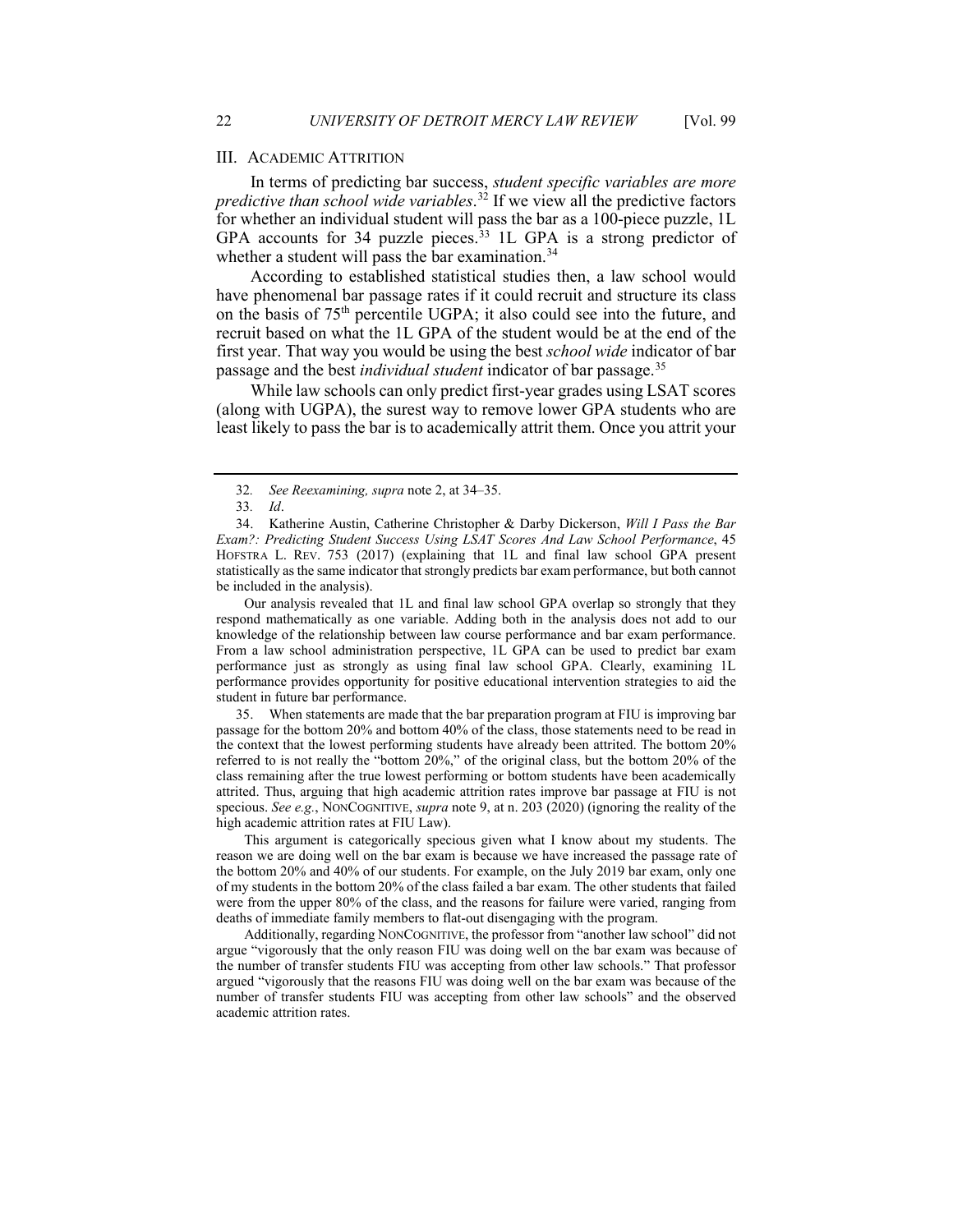weakest 1Ls you remove the students, who based on 1L GPA, are least likely to pass the bar. $36$ 

 Here is a chart comparing first year academic attrition rates at Florida matriculant year 2016 because the 2017 ABA 509 forms do not list academic attrition rates. As a result, our analysis cannot include the 2019 bar law schools for 1Ls matriculating in the years 2011–2018 and taking the bar in 2014–2021. It is not possible to obtain academic attrition data for the examination results.

#### **FIRST-YEAR ACADEMIC ATTRITION NUMBERS FOR HIGHEST BAR PERFORMING FLORIDA LAW SCHOOLS**

 Here are the first-year academic attrition numbers for all Florida schools:<sup>37</sup>

#### 36*. Id*.

<span id="page-17-1"></span><span id="page-17-0"></span>37*. See* ABA Section of Legal Educ. and Admis. to the Bar, *509 Required Disclosures*, ABA (Oct. 21, 2021, 1:15:33 AM), <http://www.abarequireddisclosures.org> /Disclosure509.aspx (data obtained from 2012–2019 ABA 509 forms).

 When statements are made that the bar preparation program at FIU is improving bar passage for the bottom 20% and bottom 40% of the class, those statements need to be read in the context that the lowest performing students have already been attrited. The bottom 20% referred to is not really the "bottom 20%," of the original class, but the bottom 20% of the class remaining after the true lowest performing or bottom students have been academically attrited. Thus, arguing that high academic attrition rates improve bar passage at FIU is not specious. *See. e.g.*, NONCOGNITIVE, *supra* not[e 9,](#page-2-0) at n. 203 (2020) (ignoring the reality of the high academic attrition rates at FIU Law).

 were from the upper 80% of the class, and the reasons for failure were varied, ranging from This argument is categorically specious given what I know about my students. The reason we are doing well on the bar exam is because we have increased the passage rate of the bottom 20% and 40% of our students. For example, on the July 2019 bar exam, only one of my students in the bottom 20% of the class failed a bar exam. The other students that failed deaths of immediate family members to flat-out disengaging with the program.

 accepting from other law schools *and the observed academic attrition rates*; these had to be considered as part of the causality even if the academic support and bar prep pedagogy was overlooked, but publicly available data provided by FIU in its annual ABA Standard private law schools in combination with the State of Florida's mere 1-year residency Additionally, regarding *Noncognitive*, *supra* note 8, at n. 203, it is untrue that "a professor from another law school argued vigorously that the only reason FIU was doing well on the bar exam was because of the number of transfer students FIU was accepting from other law schools." The truth is that the professor argued vigorously that part of the *reasons* FIU was doing well on the bar exam was because of the number of transfer students FIU was stellar. *See Blinded*, *supra* note 1, at 241–42, (explaining a detailed review of the oft-Information Reports reveals two such variables: (1) significantly higher than average 1L attrition rates and (2) extensive incoming high GPA 2L transfer rates accounting for a substantial percentage of the class cohort. FIU's geographic proximity to more expensive requirement for in-state tuition make transferring to FIU as a 2L uniquely appealing).

 Making claims about the efficacy of their academic support program without at other schools utilizing similar scientifically based academic support pedagogy with less spectacular results must be less competent. Misrepresentations do not facilitate the iterative acknowledging the uniquely high attrition and transfer rates is detrimental to legal pedagogy not only in its oversimplification but in its implication that Academic Support Professionals process of academic discourse.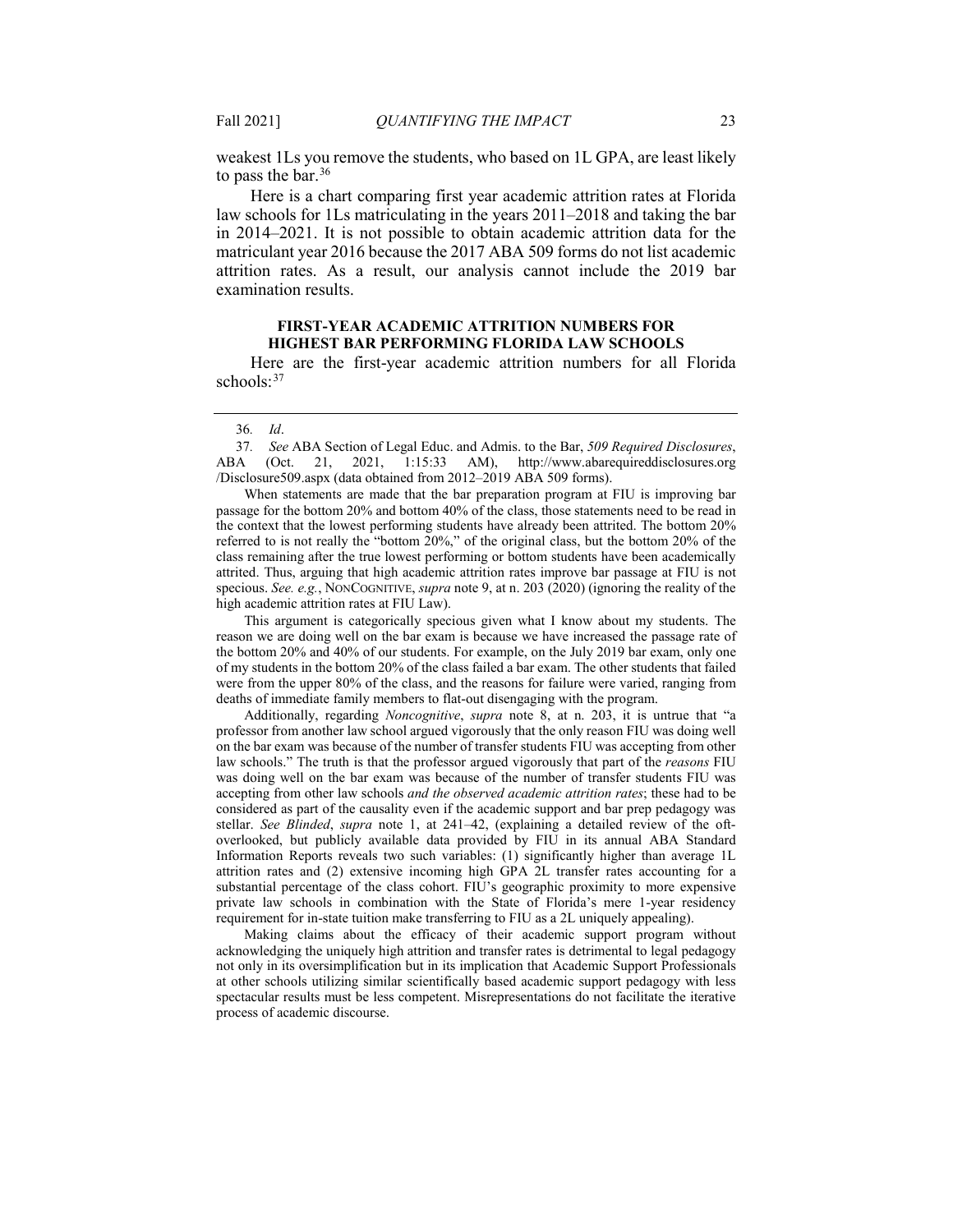| <b>SCHOOL</b><br><b>NAME</b> | 2011<br>Matric./<br>2014 Bar<br>Exam | 2012<br>Matric./<br>2015 Bar<br>Exam | 2013<br>Matric./<br>2016 Bar<br>Exam | 2014<br>Matric./<br>2017 Bar<br>Exam | 2015<br>Matric./<br><b>2018 Bar</b><br>Exam | 2017<br>Matric./<br><b>2020 Bar</b><br>Exam | 2018<br>Matric./<br>2021 Bar<br>Exam |
|------------------------------|--------------------------------------|--------------------------------------|--------------------------------------|--------------------------------------|---------------------------------------------|---------------------------------------------|--------------------------------------|
|                              | Academic                             | Academic                             |                                      | Academic Academic                    | Academic                                    | Academic                                    | Academic                             |
|                              | <b>Attrition</b>                     | <b>Attrition</b>                     | <b>Attrition</b>                     | <b>Attrition</b>                     | <b>Attrition</b>                            | <b>Attrition</b>                            | <b>Attrition</b>                     |
| FIU                          | 9                                    | 10                                   | 13                                   | 11                                   |                                             | 17                                          | 13                                   |
| Stetson                      | $\Omega$                             | 0                                    | $\theta$                             | $\overline{c}$                       | 4                                           | $\overline{2}$                              | 4                                    |
| Miami                        | $\overline{2}$                       | 4                                    | 3                                    | 4                                    | $\overline{2}$                              | 3                                           | 4                                    |
| FSU                          | 3                                    | 3                                    |                                      | 3                                    |                                             | $\overline{2}$                              | $\overline{2}$                       |
| UF                           | $\theta$                             | 0                                    | $\overline{2}$                       | 0                                    |                                             | 0                                           | 0                                    |
|                              |                                      |                                      |                                      |                                      |                                             |                                             |                                      |

#### **FIRST YEAR ACADEMIC ATTRITION RATES FOR HIGHEST BAR PERFORMING FLORIDA LAW SCHOOLS (%)**

 Here are the academic attrition rates as a percentage of the number of students matriculated in the years listed above and taking the bar three years later at the top 5 performing Florida law schools on the bar examination:  $38$ 

| <b>SCHOOL</b><br><b>NAME</b> | 1L<br>Acad.<br>Attr.<br>Rate<br>2012/<br>2015 | 1L<br>Acad.<br>Attr.<br>Rate<br>2013/<br>2016 | 1L<br>Acad.<br>Attr.<br>Rate<br>2014/<br>2017 | 1L<br>Acad.<br>Attr.<br>Rate<br>2015/<br>2018 | 1L<br>Acad.<br>Attr.<br>Rate<br>2017/<br>2020 | 1L<br>Acad.<br>Attr.<br>Rate<br>2018/<br>2021 | AVG  |
|------------------------------|-----------------------------------------------|-----------------------------------------------|-----------------------------------------------|-----------------------------------------------|-----------------------------------------------|-----------------------------------------------|------|
| <b>FIU</b>                   | 6.37                                          | 8.18                                          | 7.53                                          | 5.15                                          | 11.41                                         | 8.07                                          | 7.82 |
| <b>FSU</b>                   | 1.60                                          | 0.59                                          | 1.60                                          | 0.57                                          | 1.12                                          | 0.94                                          | 1.08 |
| Miami                        | 0.86                                          | 0.95                                          | 1.60                                          | 0.65                                          | 0.93                                          | 1.18                                          | 1.0  |
| Stetson                      | 0.00                                          | 0.00                                          | 0.81                                          | 1.60                                          | 0.75                                          | 1.41                                          | 0.74 |
| Florida                      | 0.00                                          | 0.64                                          | 0.00                                          | 0.00                                          | 0.00                                          | 0.00                                          | 0.11 |

 credentialed matriculating students in the state of Florida at the end of the To summarize, for students taking the bar examination between 2015 and 2021, FIU failed out or academically attrited some of the most highly first year:

<span id="page-18-0"></span> matriculants for the same period. We then divided the total number of attrited students by the where many decimal places are automatically used in the calculation, but we chose to display only two decimal places in this table. 38. For those who wish to confirm our arithmetic, here is how we arrived at these averages. For each school, we added the total number of attrited students during the period 2012/2015 to 2018/2012 (excluding 2016/2019) and we added the total number of total number of matriculants (and multiplied by 100). We did this calculation using Excel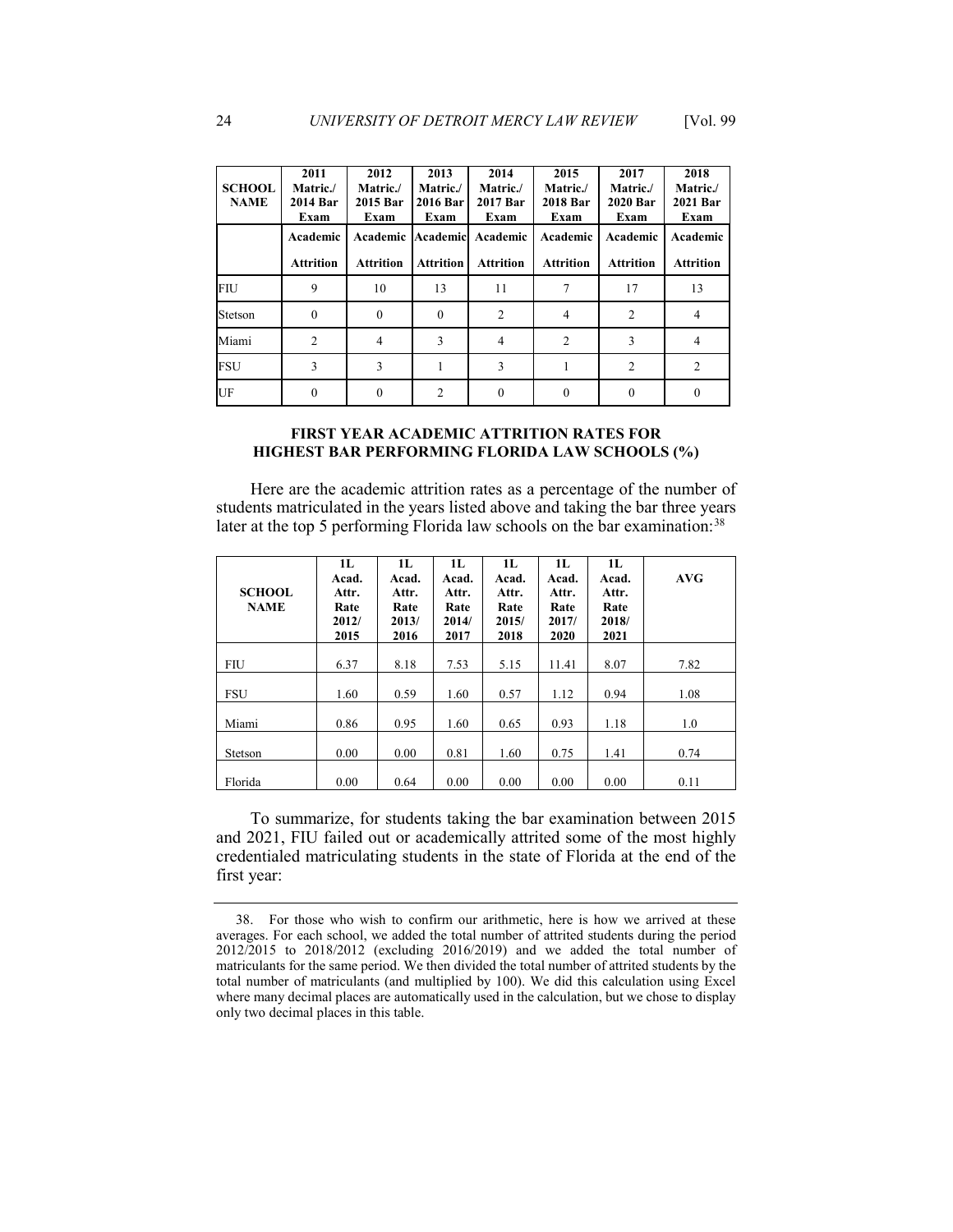- a. At 68.97 times the rate the University of Florida did;
- b. At 10.61 times the rate Stetson did;
- c. At 7.25 times the rate Florida State did; and
- d. At 7.82 times the rate Miami did.[39](#page-19-0)

 If we were to adjust these numbers and assume that all the students who were academically dismissed during their first year would have failed the bar if they had not been attrited,<sup>[40](#page-19-1)</sup> then *FIU does not come first on the Florida bar examination in any of the years between 2015–2021*. [41](#page-19-2) 

the group of bar passers) for the matriculant years  $2011-2018$ .<sup>[42](#page-19-3)</sup> We have bolded Here are the bar differentials with attrited first-years reintegrated into the calculations (with the assumption that attrited first-years should be excluded from and italicized the FIU differentials in the tables because they finished first on every July bar examination from 2015–2021.

<span id="page-19-0"></span><sup>39.</sup> The numbers displayed in the table are rounded to 2 decimal places. These comparative rate calculations use numbers with 14 decimal places and as a result the actual comparative rates calculated differ slightly from are more precise than the two decimal places used in the table.

<span id="page-19-1"></span> for a semester or a year and then fail them out unless the school believes that student is 40. Again, we assume an ethical norm that a school would not take money from a student incapable of passing the bar, especially students with FIU's matriculating credentials.

<span id="page-19-2"></span> contextualize the impact of attrition and for consistency we make the assumption in the 41. We have no way to separate part-time from full-time attrition at any school but to previous footnote for every Florida law school.

<span id="page-19-3"></span><sup>42.</sup> We deliberately added back all attrited students into the numbers for the July bar examinations. We did this for all Florida schools. We understand that some of the attrited students may have taken the February bar examination, but we are confident given the relatively low number of February takers, that by standardizing the analysis for all schools using only the July bar examination we convey the impact of attrition on bar pass rates.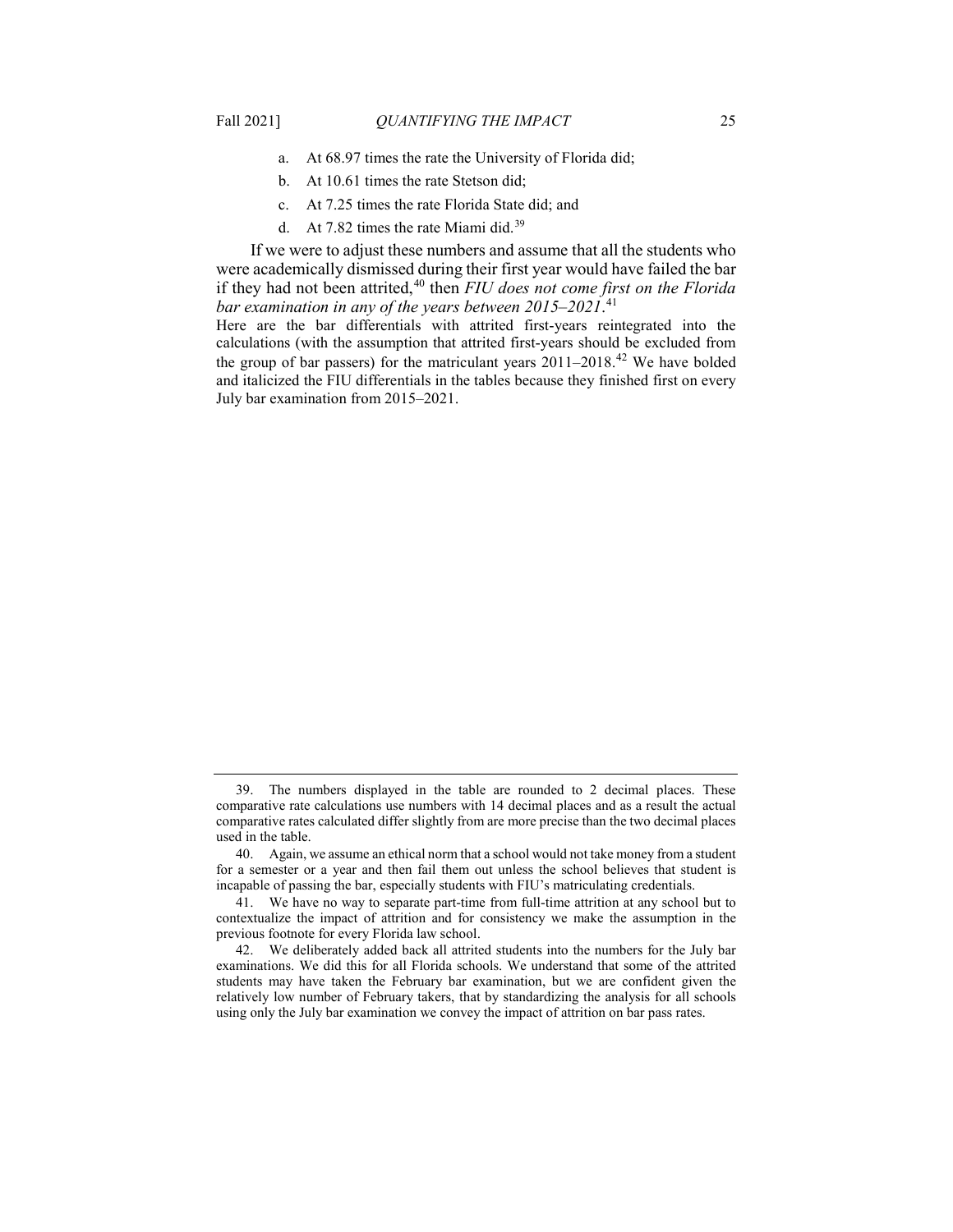|                    | 2011 Matriculant / 2014 Bar Examinee |                  |                  |                     |  |  |  |  |  |
|--------------------|--------------------------------------|------------------|------------------|---------------------|--|--|--|--|--|
| <b>SCHOOL NAME</b> | # of Bar Examinees                   | # of Bar Passers | <b>Pass Rate</b> | <b>Differential</b> |  |  |  |  |  |
| UF                 | 266                                  | 241              | 90.6             | 23.9                |  |  |  |  |  |
| Miami              | 289                                  | 233              | 80.6             | 13.9                |  |  |  |  |  |
| <b>FSU</b>         | 201                                  | 162              | 80.6             | 13.9                |  |  |  |  |  |
| Stetson            | 202                                  | 158              | 78.2             | 11.5                |  |  |  |  |  |
| <b>FIU</b>         | 119                                  | 86               | 72.3             | 5.5                 |  |  |  |  |  |
| Nova               | 258                                  | 161              | 62.4             | $-4.3$              |  |  |  |  |  |
| St. Thomas         | 174                                  | 101              | 58.0             | $-8.7$              |  |  |  |  |  |
| <b>FAMU</b>        | 163                                  | 89               | 54.6             | $-12.1$             |  |  |  |  |  |
| Barry              | 157                                  | 85               | 54.1             | $-12.6$             |  |  |  |  |  |
| Ave Maria          | 90                                   | 43               | 47.8             | $-18.9$             |  |  |  |  |  |
| Fla Coastal        | 341                                  | 149              | 43.7             | $-23.0$             |  |  |  |  |  |
| Total              | 2260                                 | 1508             | 66.7             |                     |  |  |  |  |  |

|                    | 2012 Matriculant / 2015 Bar Examinee |                  |                  |                     |  |
|--------------------|--------------------------------------|------------------|------------------|---------------------|--|
| <b>SCHOOL NAME</b> | # of Bar Examinees                   | # of Bar Passers | <b>Pass Rate</b> | <b>Differential</b> |  |
| UF                 | 268                                  | 234              | 87.3             | 24.0                |  |
| <b>FIU</b>         | 119                                  | 97               | 81.5             | 18.2                |  |
| <b>FSU</b>         | 191                                  | 151              | 79.1             | 15.8                |  |
| Stetson            | 185                                  | 139              | 75.1             | 11.8                |  |
| Miami              | 277                                  | 190              | 68.6             | 5.3                 |  |
| Nova               | 272                                  | 152              | 55.9             | $-7.4$              |  |
| <b>FAMU</b>        | 113                                  | 57               | 50.4             | $-12.9$             |  |
| Fla Coastal        | 295                                  | 140              | 47.5             | $-15.8$             |  |
| Barry              | 165                                  | 74               | 44.8             | $-18.5$             |  |
| Ave Maria          | 51                                   | 22               | 43.1             | $-20.2$             |  |
| St. Thomas         | 146                                  | 62               | 42.5             | $-20.8$             |  |
| Total              | 2082                                 | 1318             | 63.3             |                     |  |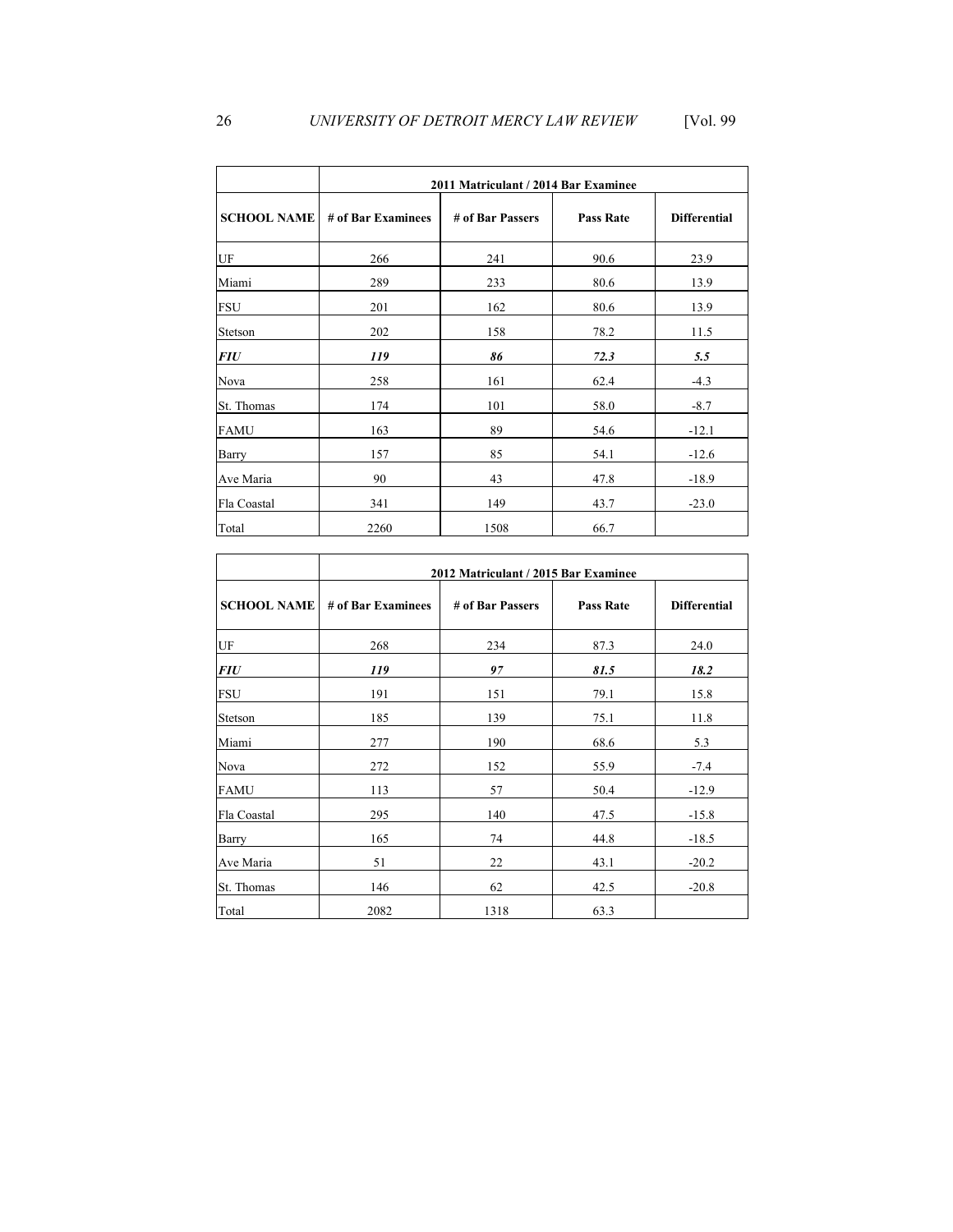|                    |                    | 2013 Matriculant / 2016 Bar Examinee |                  | <b>Differential</b> |  |  |  |
|--------------------|--------------------|--------------------------------------|------------------|---------------------|--|--|--|
| <b>SCHOOL NAME</b> | # of Bar Examinees | # of Bar Passers                     | <b>Pass Rate</b> |                     |  |  |  |
| Stetson            | 205                | 165                                  | 80.5             | 17.2                |  |  |  |
| Miami              | 250                | 199                                  | 79.6             | 16.3                |  |  |  |
| <b>FIU</b>         | 125                | 98                                   | 78.4             | 15.1                |  |  |  |
| <b>FSU</b>         | 152                | 119                                  | 78.3             | 15.0                |  |  |  |
| UF                 | 268                | 209                                  | 78.0             | 14.7                |  |  |  |
| Nova               | 216                | 119                                  | 55.1             | $-8.2$              |  |  |  |
| Barry              | 161                | 75                                   | 46.6             | $-16.7$             |  |  |  |
| Ave Maria          | 53                 | 24                                   | 45.3             | $-18.0$             |  |  |  |
| Fla Coastal        | 185                | 83                                   | 44.9             | $-18.4$             |  |  |  |
| <b>FAMU</b>        | 84                 | 36                                   | 42.9             | $-20.4$             |  |  |  |
| St. Thomas         | 193                | 70                                   | 36.3             | $-27.0$             |  |  |  |
| Total              | 1892               | 1197                                 | 63.3             |                     |  |  |  |

|                    | 2014 Matriculant / 2017 Bar Examinee |                  |                  |                     |  |
|--------------------|--------------------------------------|------------------|------------------|---------------------|--|
| <b>SCHOOL NAME</b> | # of Bar Examinees                   | # of Bar Passers | <b>Pass Rate</b> | <b>Differential</b> |  |
| Miami              | 200                                  | 165              | 82.5             | 19.0                |  |
| <b>FSU</b>         | 177                                  | 146              | 82.5             | 19.0                |  |
| <b>FIU</b>         | 134                                  | 108              | 80.6             | 17.1                |  |
| UF                 | 270                                  | 208              | 77.0             | 13.6                |  |
| Stetson            | 183                                  | 139              | 76.0             | 12.5                |  |
| Nova               | 212                                  | 132              | 62.3             | $-1.2$              |  |
| Barry              | 128                                  | 63               | 49.2             | $-14.3$             |  |
| St. Thomas         | 174                                  | 82               | 47.1             | $-16.3$             |  |
| Ave Maria          | 50                                   | 20               | 40.0             | $-23.5$             |  |
| <b>FAMU</b>        | 101                                  | 40               | 39.6             | $-23.9$             |  |
| Fla Coastal        | 208                                  | 63               | 30.3             | $-33.2$             |  |
| Total              | 1837                                 | 1166             | 63.5             |                     |  |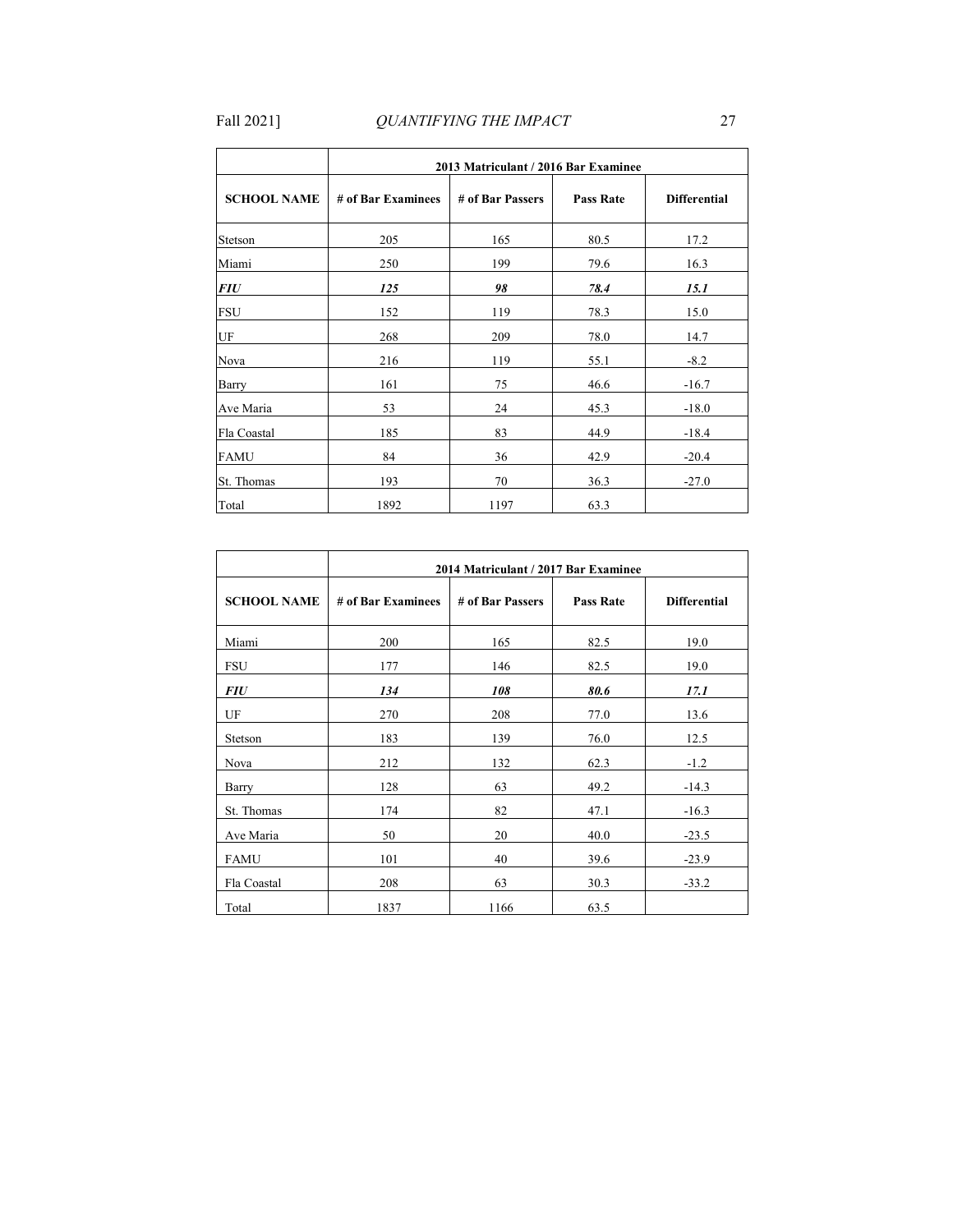## 28 *UNIVERSITY OF DETROIT MERCY LAW REVIEW* [Vol. 99

|                            | 2015 Matriculant / 2018 Bar Examinee   |      |                  |                     |  |
|----------------------------|----------------------------------------|------|------------------|---------------------|--|
| <b>SCHOOL NAME</b>         | # of Bar Examinees<br># of Bar Passers |      | <b>Pass Rate</b> | <b>Differential</b> |  |
| <b>FSU</b>                 | 133                                    | 112  | 84.2             | 24.7                |  |
| <b>FIU</b>                 | 125                                    | 104  | 83.2             | 23.6                |  |
| Miami                      | 246                                    | 203  | 82.5             | 23.0                |  |
| $\ensuremath{\mathsf{UF}}$ | 258                                    | 183  | 70.9             | 11.4                |  |
| Stetson                    | 181                                    | 119  | 65.7             | 6.2                 |  |
| St. Thomas                 | 165                                    | 92   | 55.8             | $-3.8$              |  |
| Nova                       | 189                                    | 73   | 38.6             | $-20.9$             |  |
| Barry                      | 146                                    | 55   | 37.7             | $-21.9$             |  |
| Ave Maria                  | 65                                     | 24   | 36.9             | $-22.6$             |  |
| <b>FAMU</b>                | 106                                    | 39   | 36.8             | $-22.8$             |  |
| Fla Coastal                | 181                                    | 65   | 35.9             | $-23.6$             |  |
| Total                      | 1795                                   | 1069 | 59.6             |                     |  |

|                    | 2017 Matriculant / 2020 Bar Examinee |      |                  |         |  |
|--------------------|--------------------------------------|------|------------------|---------|--|
| <b>SCHOOL NAME</b> | Take                                 | Pass | <b>Pass Rate</b> |         |  |
| UF                 | 248                                  | 208  | 83.9             | 17.8    |  |
| <b>FSU</b>         | 137                                  | 114  | 83.2             | 17.2    |  |
| <b>FIU</b>         | 120                                  | 92   | 76.7             | 10.6    |  |
| Stetson            | 205                                  | 151  | 73.7             | 7.6     |  |
| Miami              | 247                                  | 177  | 71.7             | 5.6     |  |
| St. Thomas         | 151                                  | 87   | 57.6             | $-8.4$  |  |
| Nova               | 171                                  | 93   | 54.4             | $-11.7$ |  |
| Ave Maria          | 54                                   | 29   | 53.7             | $-12.3$ |  |
| Barry              | 135                                  | 71   | 52.6             | $-13.5$ |  |
| <b>FAMU</b>        | 142                                  | 66   | 46.5             | $-19.6$ |  |
| Fla Coastal        | 66                                   | 19   | 28.8             | $-37.3$ |  |
| Total              | 1676                                 | 1107 | 66.1             |         |  |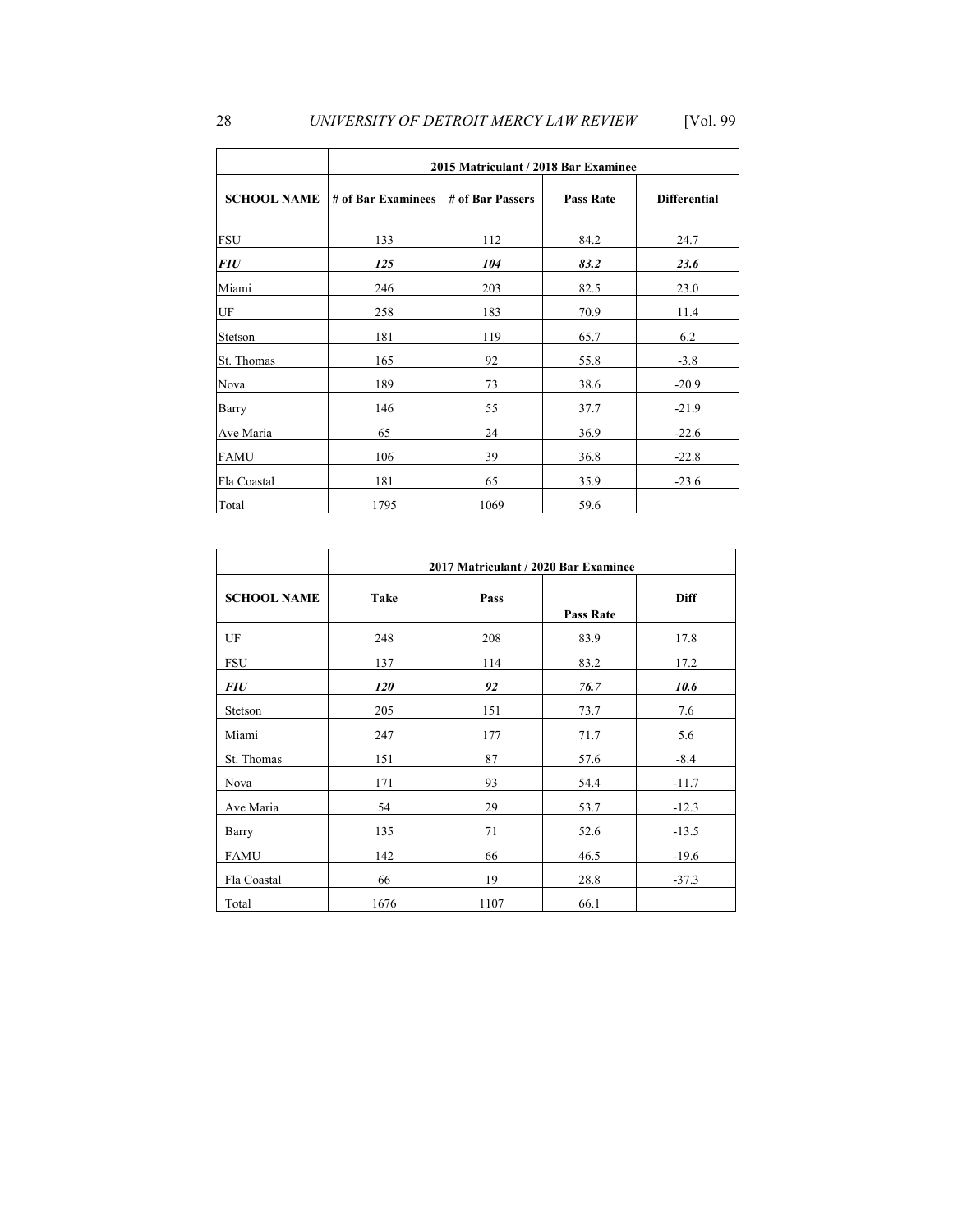|                              | 2018 Matriculant / 2021 Bar Examinee |                  |                  |                     |  |
|------------------------------|--------------------------------------|------------------|------------------|---------------------|--|
| <b>SCHOOL</b><br><b>NAME</b> | # of Bar Examinees                   | # of Bar Passers | <b>Pass Rate</b> | <b>Differential</b> |  |
| UF                           | 203                                  | 165              | 81.3             | 14.7                |  |
| Miami                        | 250                                  | 203              | 81.2             | 14.7                |  |
| <i>FIU</i>                   | 129                                  | 103              | 79.8             | 13.3                |  |
| Stetson                      | 207                                  | 160              | 77.3             | 10.8                |  |
| FSU                          | 186                                  | 136              | 73.1             | 6.6                 |  |
| <b>Nova</b>                  | 160                                  | 92               | 57.5             | $-9.0$              |  |
| Barry                        | 143                                  | 71               | 49.7             | $-16.9$             |  |
| Ave Maria                    | 48                                   | 23               | 47.9             | $-18.6$             |  |
| St. Thomas                   | 147                                  | 65               | 44.2             | $-22.3$             |  |
| <b>FAMU</b>                  | 128                                  | 54               | 42.2             | $-24.4$             |  |
| Fla Coastal                  | 22                                   | 8                | 36.4             | $-30.2$             |  |
| Total                        | 1623                                 | 1080             | 66.5             |                     |  |

Here is a graphical representation of how the schools performed relative to each other if first-year academic attrition is factored in:

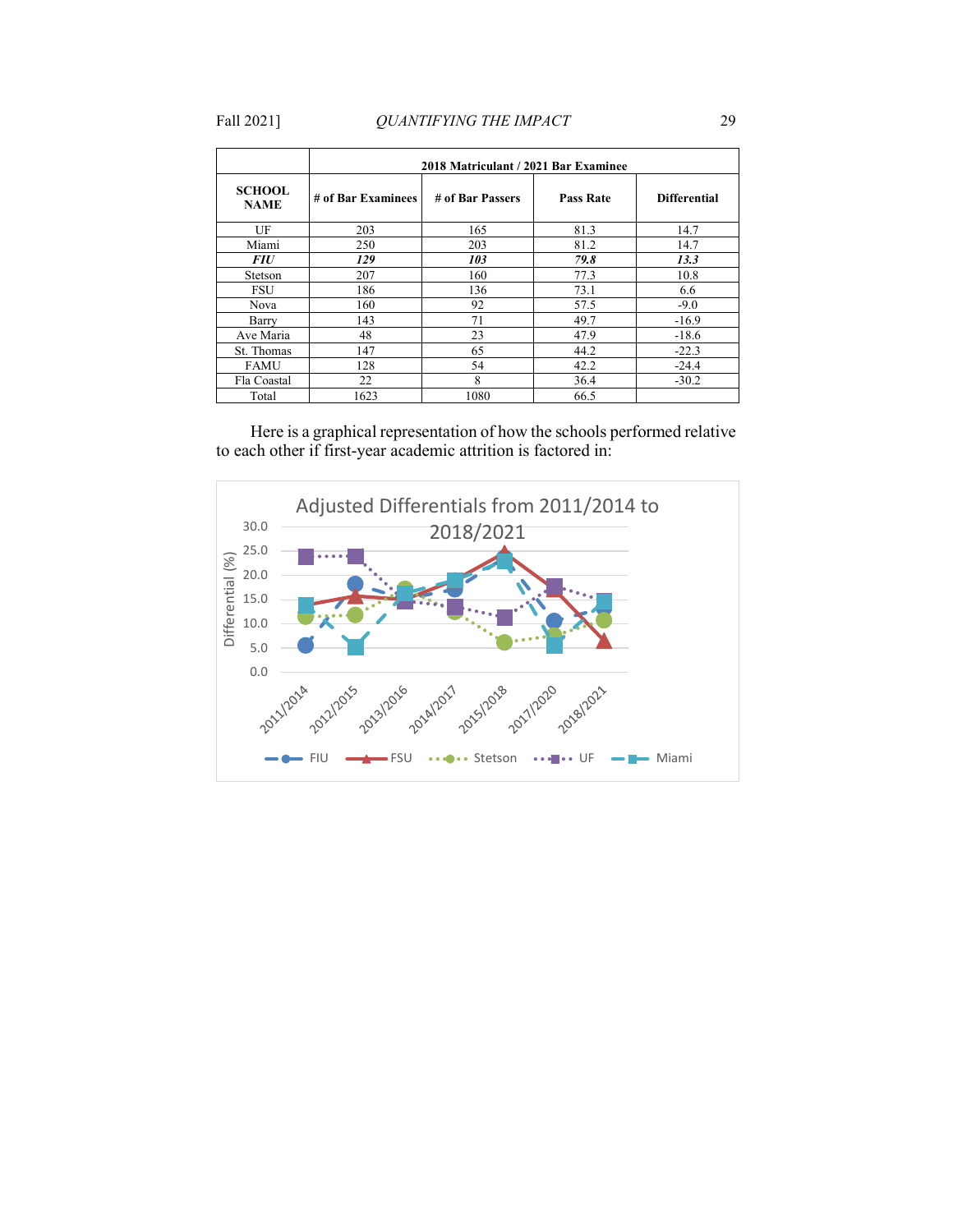| Matriculate/<br><b>Bar Exam</b> | 1st             | 2 <sup>nd</sup> | 3rd        | 4th        | 5th        |
|---------------------------------|-----------------|-----------------|------------|------------|------------|
| 2012/2015                       | $U\overline{F}$ | <i>FIU</i>      | FSU        | Stetson    | Miami      |
| 2013/2016                       | Stetson         | Miami           | <i>FIU</i> | <b>FSU</b> | UF         |
| 2014/2017                       | FSU/Miami       | FSU/Miami       | <i>FIU</i> | UF         | Stetson    |
| 2015/2018                       | <b>FSU</b>      | <i>FIU</i>      | Miami      | UF         | Stetson    |
| 2017/2020                       | UF              | <b>FSU</b>      | <i>FIU</i> | Stetson    | Miami      |
| 2018/2021                       | UF/Miami        | UF/Miami        | <i>FIU</i> | Stetson    | <b>FSU</b> |

Here is a tabular summary of how the schools performed relative to each other on the Florida Bar between 2015 and 2021 when first-year academic attrition is factored in:

 When academic attrition is factored into bar passage differentials, the University of Florida is first on three of the six July bar examinations (2015, 2020 and 2021) and FIU is first on none of the July bar exams since 2015. 2020 and 2021 bar examinations. Interestingly because, these are the first years when the matriculating 75<sup>th</sup> percentile UGPA of its incoming class is significantly higher than the other Florida schools since 2011.<sup>43</sup> Interestingly, the University of Florida would have been first on both the

Without academically attriting students at the rates previously described, FIU would have been  $2<sup>nd</sup>$  on the 2015 bar exam,  $3<sup>rd</sup>$  on the 2016 bar exam, 3<sup>rd</sup> on the 2017 bar exam, 2<sup>nd</sup> on the 2018 bar exam, 3<sup>rd</sup> on the 2020 bar exam, and 3rd on the 2021 bar examination.

#### **CONCLUSION**

 The bar examination has many moving parts. Several things play a role have mentioned previously, an irrelevant distractor from the massive impact in bar success, including matriculant credentials, systemic racism, privilege, academic attrition, transfer rates and pedagogy. The lack of statistical significance between attrition and bar passage on a national scale is, as we that academic attrition has on the bar passage rates at individual schools.

 the bar exam. Thus, higher UGPA drives *both* law school grades and bar UGPA is one example of a variable that is most likely confounding with regard to the relationship between academic attrition and bar passage rates. Incoming matriculants with higher average UGPAs would have a higher likelihood of being successful in law school, and *also* being successful on passage upwards.

 We would, therefore, expect academic attrition rates to be lower for matriculating classes with higher UGPAs. Because higher UGPA

<span id="page-24-0"></span><sup>43</sup>*. See supra* notes [22](#page-12-3)[–23](#page-13-2) and accompanying text (documenting the 75th percentile UGPA of the matriculating classes at Florida law schools from 2006–2018); *See also supra*  Section II (explaining the relationship between the  $75<sup>th</sup>$  percentile UGPA of law school matriculating classes and institutional bar performance).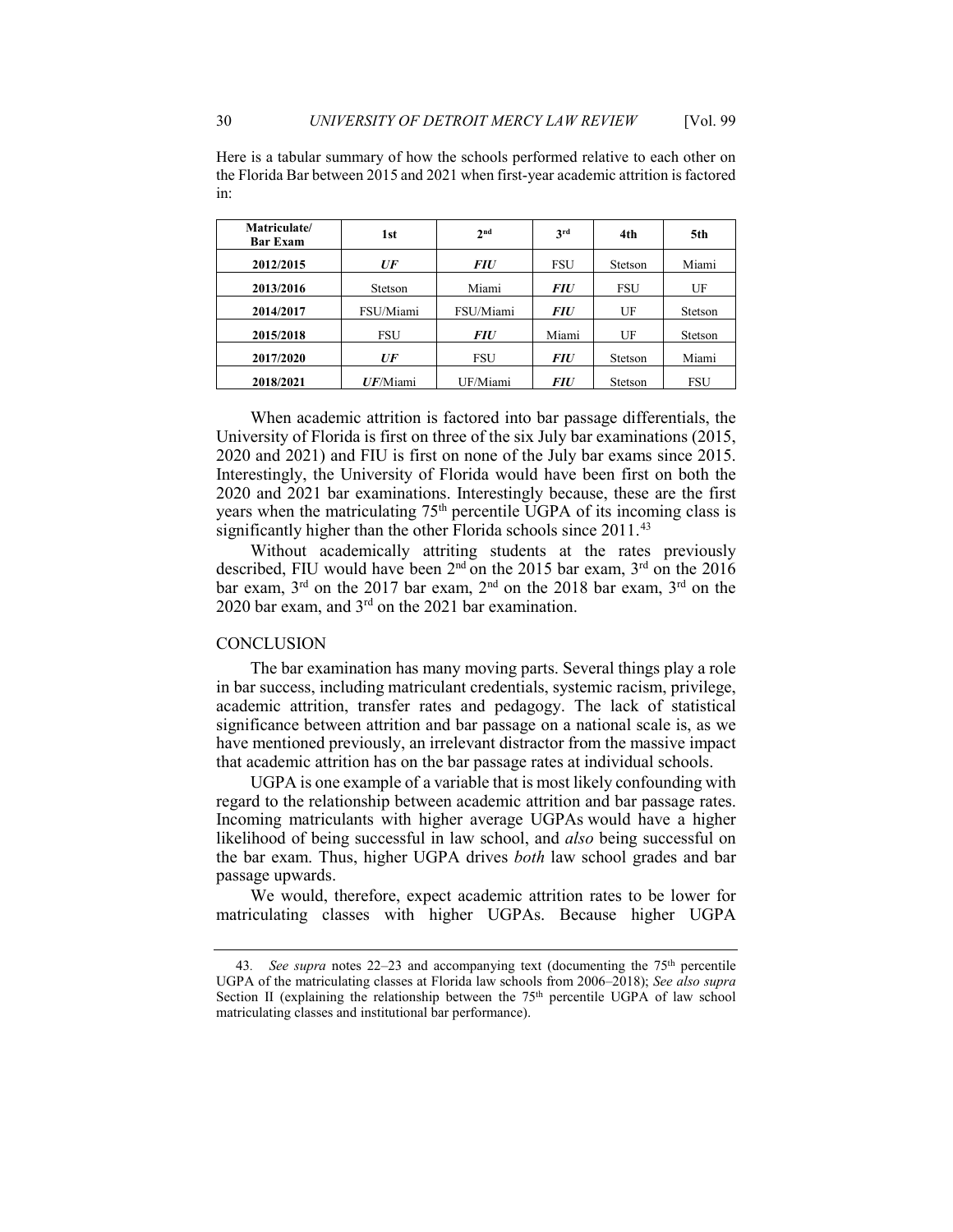evaluation of all law schools, it would likely appear that academic attrition here, academic attrition at individual schools is strongly related to bar matriculants have a higher chance of passing the bar, in a broad statistical and bar passage are negatively correlated even though, as we have shown passage rates.<sup>44</sup>

 Additionally, because the vast majority of academic support and bar particular school are unjustifiably harmful to these faculty members. Also, transposing one school's pedagogy will produce similar results at other preparation faculty are untenured, even accidental narratives that bar pedagogy alone is responsible for improvements in bar performance at a these narratives are being reinforced with statements implying that simply schools.<sup>[45](#page-25-1)</sup> This only exacerbates the harm.

 The bottom line is that when a school, because of its unique demographics, is able to recruit students such that the matriculant UGPA of the school increases significantly while other schools in the state experience a decrease in the UGPA of their matriculants, this alone would result in that school "Rais[ing] its Bar Passage Rates in an Era of Decline."<sup>46</sup> Additionally, if that school has higher academic attrition relative to other schools with similar incoming UGPA metrics, this would also boost relative bar passage.

There are those with the responsibility and power in academia and media to ensure that relatively powerless law school applicants are provided

<span id="page-25-0"></span><sup>44.</sup> In a subsequent article, we plan to address the impact of transfer students on individual school performance even though these relationships are likely hidden in broader statistical analyses that ignore the existence of confounding variables.

<span id="page-25-1"></span><sup>45.</sup> E-mail from Gabriel Teninbaum, Assistant Dean of Innovation, Strategic Initiatives, & Distance Educ. at Suffolk Univ. L. Sch., to author (2019) (on file with author) (offering to sell the FIU method to other schools first in 2019:

 highest bar passage rate of any of Florida's 11 law schools on the February 2018 Florida Bar to [SpacedRepetition.com](https://SpacedRepetition.com) for all of their students. FIU's . . . Assistant Dean & Professor of Academic Support has written more about FIU's approach to using spaced repetition in a recent law review article . . . .) Based on having served over 8,000 students, we know that [SpacedRepetition.com](https://SpacedRepetition.com) users have a major advantage. For example, FIU College of Law graduates have repeatedly earned the Exam. This accomplishment follows first place finishes on the July 2017, July 2016, February 2016, and July 2015 bar exams. With a passage rate of 85 percent, FIU Law's alumni also well surpassed the statewide average passage rate by 27 percentage points. One reason FIU College of Law has been so successful when it comes to bar pass rates is that they subscribe

In 2020, a similar email was sent, providing in part:

So how are they doing it?

 program . . . In short, they are doing it by putting the science of spaced repetition at the core of their

*If you're wondering whether the approach would work at your school, consider this quote from the program's architect, [an Asst. Dean at FIU] comments "this would work at any law school."* 

Let us help you help you achieve outstanding bar pass rates, improve classroom learning, and change the way your students approach law school for the better.

<span id="page-25-2"></span> *Efforts to Raise its Bar Passage Rates in an Era of Decline*, 68 J. LEGAL EDUC. 230 (2019). 46. Louis N. Schulze, *Using Science to Build Better Learners: One School's Successful*